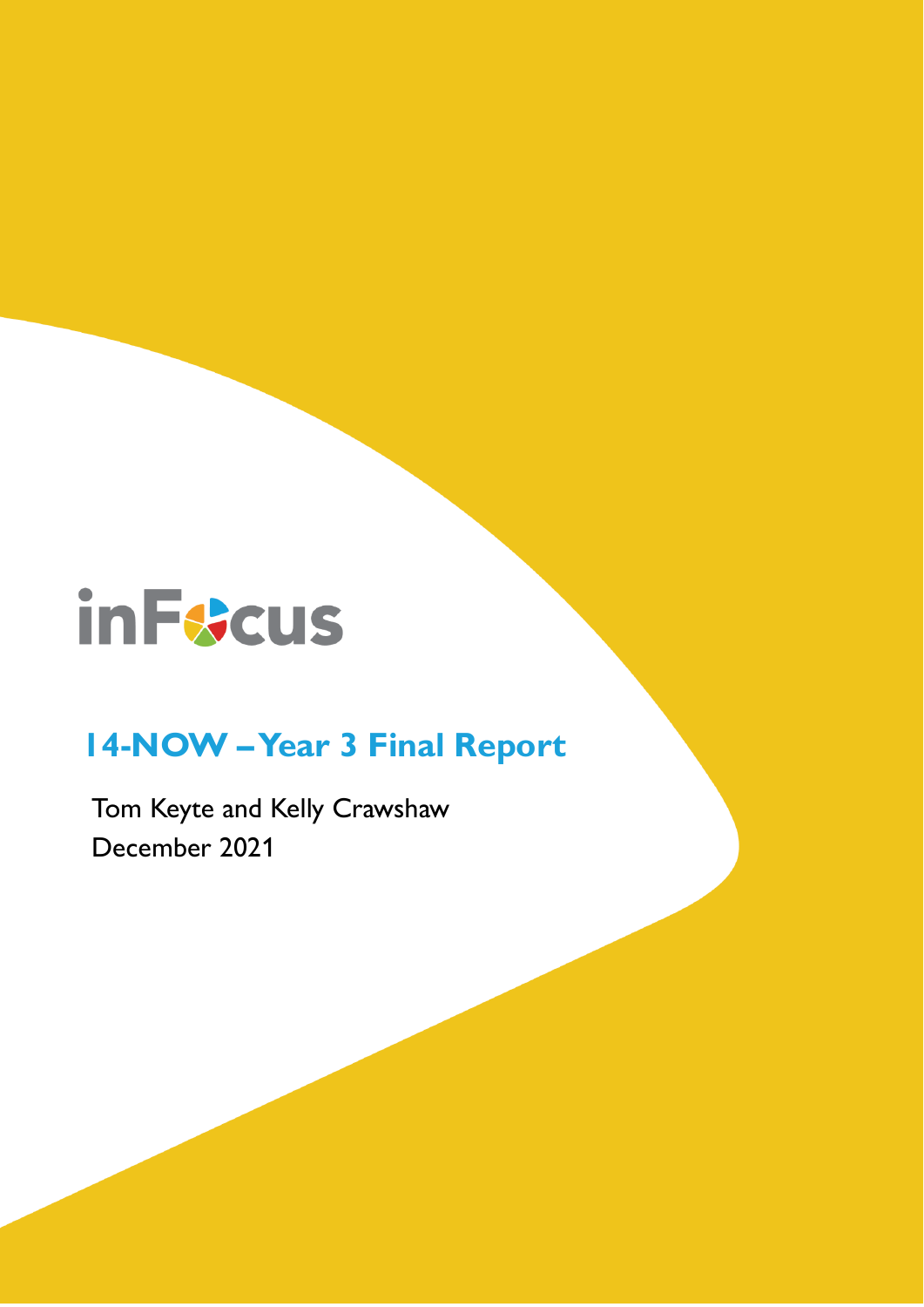# **Contents**

| <b>Topic</b>                                             | Page No.                |  |  |  |  |  |  |  |  |  |
|----------------------------------------------------------|-------------------------|--|--|--|--|--|--|--|--|--|
| Introduction                                             | $\overline{\mathbf{3}}$ |  |  |  |  |  |  |  |  |  |
| $\overline{\mathbf{4}}$<br>1. Evaluation Methodology     |                         |  |  |  |  |  |  |  |  |  |
| 2. Overview of Activities                                | 5                       |  |  |  |  |  |  |  |  |  |
| 2.1<br>Summary of projects and outputs                   | 5                       |  |  |  |  |  |  |  |  |  |
| 2.2<br>The impact of Covid-19                            | 6                       |  |  |  |  |  |  |  |  |  |
| 2.3<br>Barriers to participants attending activities     | 9                       |  |  |  |  |  |  |  |  |  |
| 3. Findings                                              | 10                      |  |  |  |  |  |  |  |  |  |
| 3.1<br>Play to Grey (Limavady)                           | 10                      |  |  |  |  |  |  |  |  |  |
| 3.2<br><b>Community Builder (Creggan)</b>                | 17                      |  |  |  |  |  |  |  |  |  |
| 3.3<br><b>Step Forward (Creggan)</b>                     | 20                      |  |  |  |  |  |  |  |  |  |
| 3.4<br><b>Community Thriving (Monkstown/New Mossley)</b> | 25                      |  |  |  |  |  |  |  |  |  |
| <b>Conclusions</b><br>4.                                 | 29                      |  |  |  |  |  |  |  |  |  |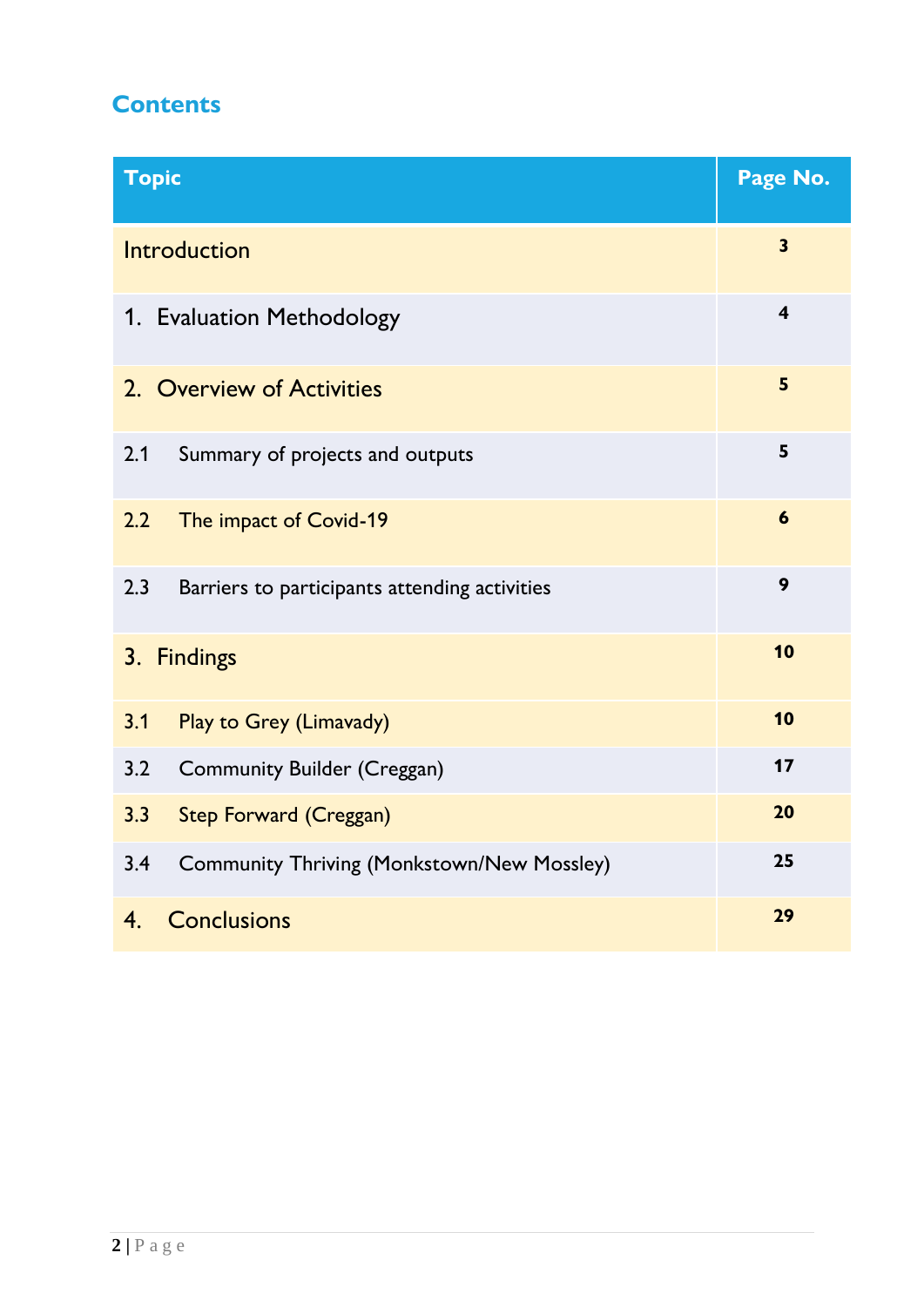# **1. Introduction**

14-NOW builds on the Fourteen programme (2015-2018) funded by Spirit of 2012 to increase levels of social inclusion and enhance participation in community activities across fourteen communities throughout the UK. Two of the fourteen communities (Creggan & Monkstown/Mossley) were selected in Northern Ireland and managed by Springboard Opportunities Limited. Springboard had overall responsibility for the delivery of the Fourteen project and was supported by designated Community Partner within each community – Old Library Trust and Monkstown Boxing Club.

Following the three-year partnership with Spirit of 2012, Springboard was awarded an additional £450,000 in July 2018, to continue building on the success of Fourteen, via a new programme called 14-NOW. 14-NOW aims to consolidate impact in both communities and work with a 'new' community Limavady and community partner, Roe Valley Residents Association.

Now in its third and final year, the 14-NOW programme is focused on four main outcome areas defined by Spirit of 2012:

- **Increased wellbeing (based on ONS measure)**
- Challenging perceptions of disability and enabling people to participate on equal terms
- **Increasing social connectedness**
- **Empowering young people (including evidencing pathways to employability)**

14-NOW projects in Creggan and Monkstown also engaged with volunteers as part of their activities, particularly through the COVID-19 response, although for most projects, this was not a focus of their monitoring and evaluation.

This report specifically covers the final year of the programme. A separate report will take a combined look across the three years of 14-NOW.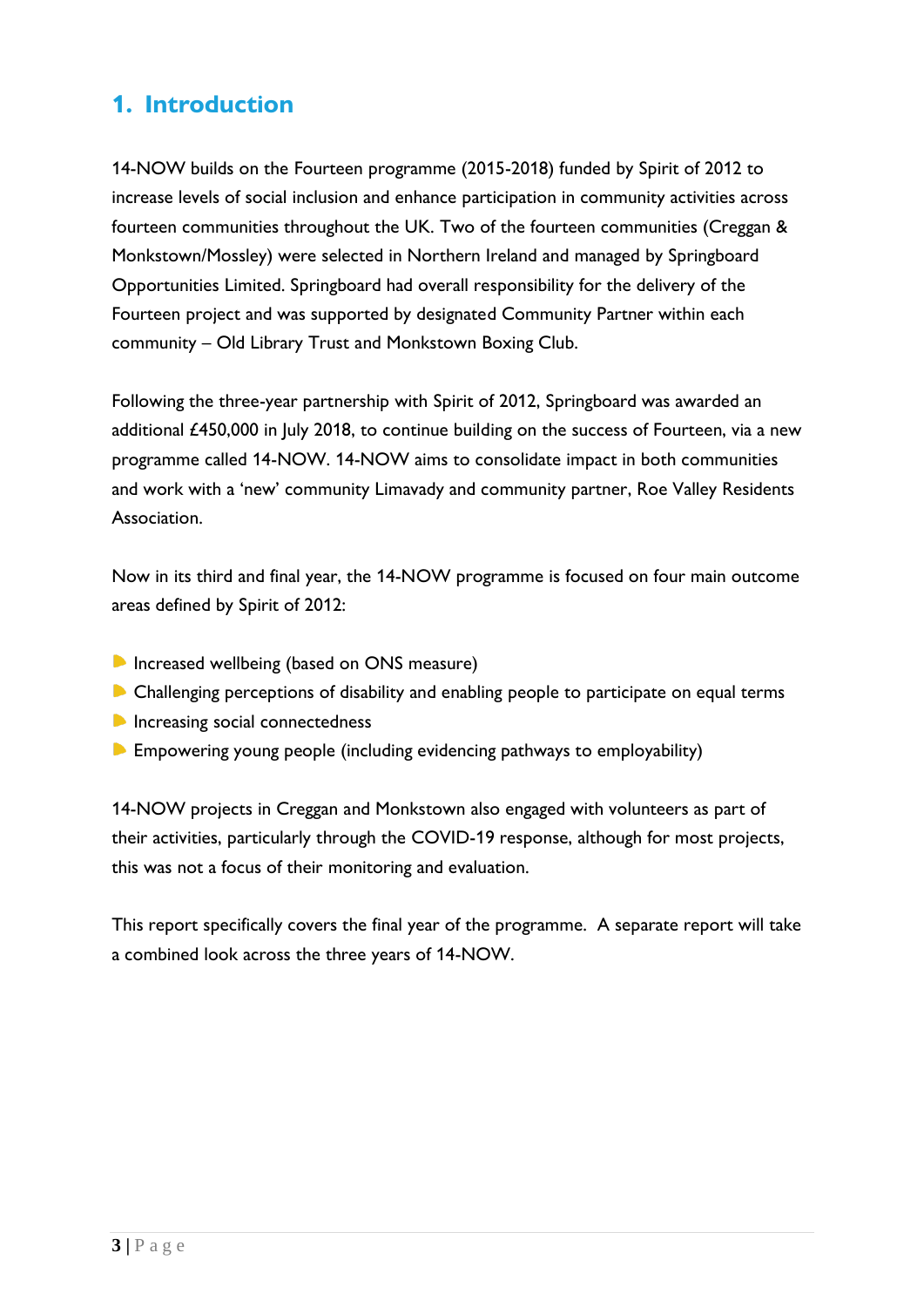# **2. Evaluation Methodology**

In August 2018 inFocus Consultancy Ltd started a three-year evaluation of the 14-NOW programme based on a mixed methods approach combining qualitative and quantitative data. This report compares baseline and end-line data for the third and final year of 14- NOW, combining baseline/end-line questionnaires, interviews with project leads and participants, and remote focus groups with participants conducted by inFocus.

There were a number of limitations effecting the evaluation, mainly in relation to the Covid-19 pandemic, which effected the timing of collecting data, prevented field visits from taking place, and limited the inFocus evaluation team to conducting interviews and focus groups remotely (as some projects had stopped delivery in the weeks leading up to Christmas to protect themselves, their participants and their families).

As in each year of the evaluation, there is also a reliance on questionnaire data collected by the staff and volunteers from projects funded by 14-NOW (which could impact impartiality and the quality of the data), which is mitigated in part, through the mixed methods approach and triangulating through using both quantitative and qualitative data.

It should also be noted that the sample size across projects varied considerably. Findings from larger sample sizes will have more weighting as there is less possibility that the results are circumstantial and outliers (unusual results) will have less impact. The data may therefore have a different interpretation, dependant on the sample size.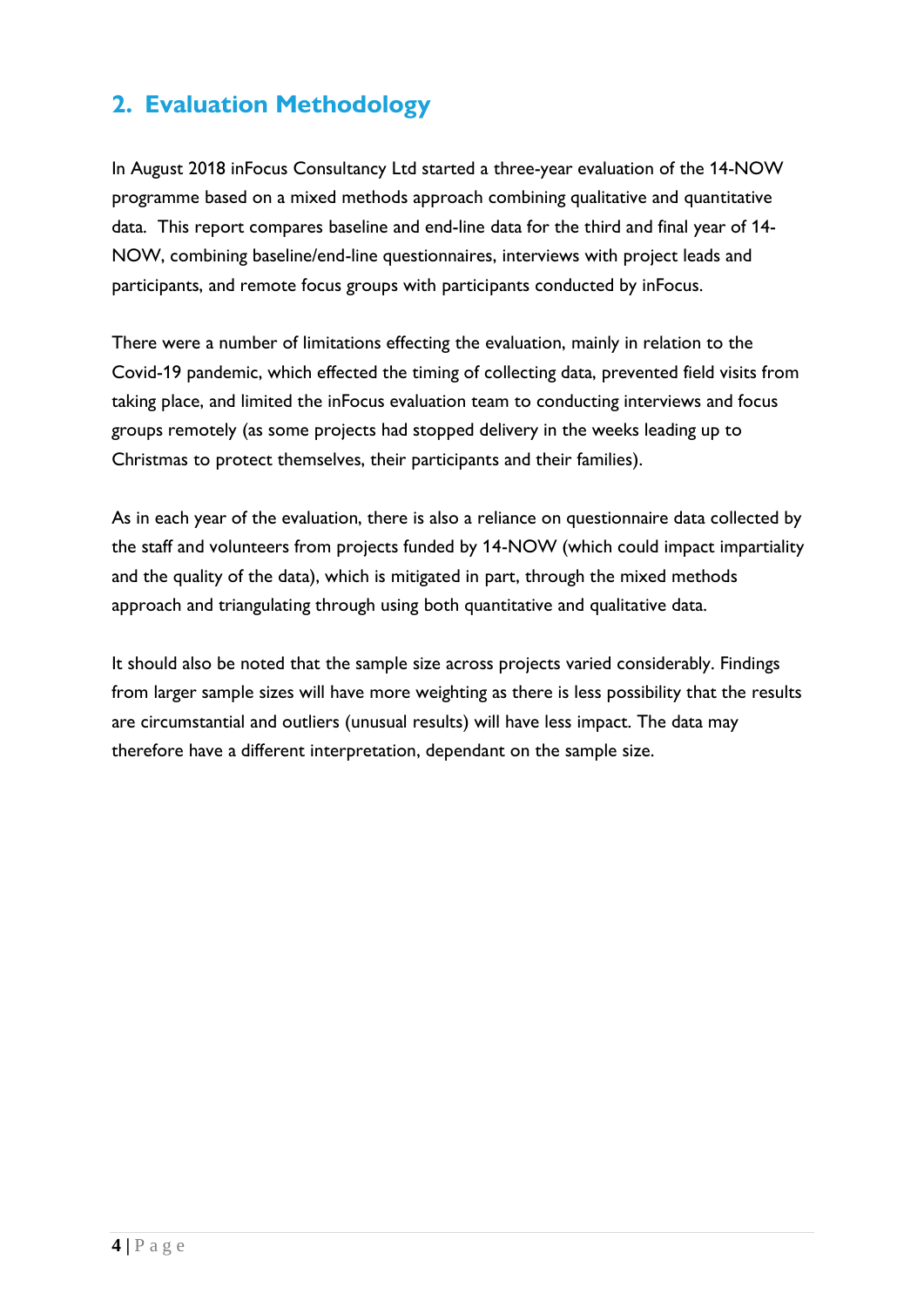# **3. Overview of Activities**

This section provides detail on the different activities that were run as part of the third year of 14- NOW and the impact of the COVID-19 pandemic on activities.

# **3.1 Summary of projects and outputs**

The four projects run as part of the third year of 14-NOW are shown in the table below, along with the breakdown of the participants they engaged with.

| <b>Project</b>                      | <b>Provider</b>                                      | <b>Target Audience</b>                                                                                                                                                    | No. of<br>participants | <b>Ethnicity</b>        | <b>Disability</b>              | <b>Gender</b>    |  |
|-------------------------------------|------------------------------------------------------|---------------------------------------------------------------------------------------------------------------------------------------------------------------------------|------------------------|-------------------------|--------------------------------|------------------|--|
| <b>Play to Grey</b>                 | <b>Roe Valley</b><br><b>Residents</b><br>Association | This partnership project between<br>the areas of Greysteel, Burnfoot,<br>Dungiven, Glack and Limavady<br>targeted 7 demographic groups<br>(Pre-school/Parents & Toddlers, | 568 participants       | <b>White: 100%</b>      | Disabled: 22%<br>Non-disabled: | Female:<br>67%   |  |
|                                     | (Limavady)                                           | Children and Young people (4-18<br>years old), Women (25 years+),<br>Men, Older People, Volunteers,<br>Residents with a disability)                                       | 30 volunteers          |                         | 78%                            | Male: 33%        |  |
| <b>Community</b>                    | Old Library<br><b>Trust</b>                          | The Community Builder engaged<br>with women and girls aged 8-25<br>years old within schools and                                                                           | 110 participants       | <b>White: 100%</b>      | Disabled: 2%<br>Non-disabled:  | Female:<br>49%   |  |
| <b>Builder</b>                      | (Creggan)                                            | community                                                                                                                                                                 | 4 volunteers           |                         | 98%                            | Male: 51%        |  |
| <b>Step</b>                         | Old Library<br>Trust                                 | Target group aged 26+ who are<br>living with a life limiting, long term                                                                                                   | 208 participants       | <b>White: 100%</b>      | Disabled: 26%<br>Non-disabled: | Female:          |  |
| <b>Forward</b>                      | (Creggan)                                            | illness, health problem or a<br>disability.                                                                                                                               | 2 volunteers           |                         | 74%                            | 75%<br>Male: 25% |  |
| <b>Community</b><br><b>Thriving</b> | Monkstown<br><b>Boxing Club</b>                      | <b>Community Thriving support</b><br>young people aged 11-16 years old                                                                                                    | 67 participants        | <b>White: 78%</b>       | Disabled: 22%                  | Female:          |  |
|                                     | (Monkstow<br>n/ New<br>Mosley)                       | and adults aged 40+ years old from<br><b>New Mossley/Monkstown</b><br>communities.                                                                                        | 4 volunteers           | Mixed<br>Ethnicity: 22% | Non-disabled:<br>78%           | 58%<br>Male: 42% |  |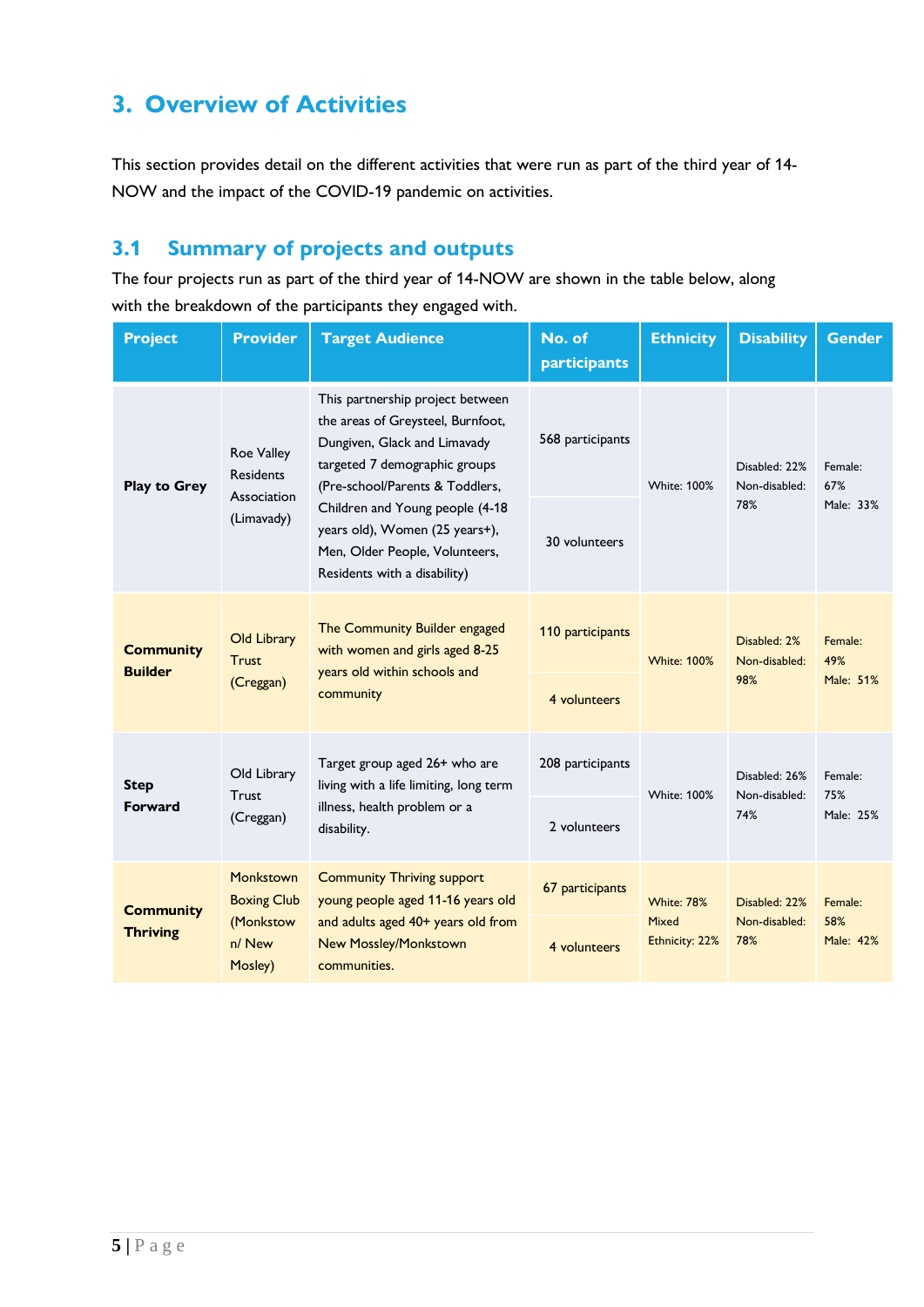# **3.2 The impact of Covid-19**

In March 2020 the COVID-19 pandemic caused the whole of the United Kingdom to be placed under lockdown measures, resulting in all community programming, work, and education had to be stopped or predominantly moved online. Further lockdowns have taken place since March 2020, with some restrictions still in place at the time this report was written. The summary below details the impact of Covid-19 on the 14-Now programme and the communities involved. In many ways, in their responses to the lockdown, the various projects became more creative in the way the engaged participants and delivered their activities. Significantly, the temporary cessation of project activities had different impacts for individuals and communities In some cases, the Covid-19 pandemic actually provided new opportunities, for example, through the unplanned widening of the stakeholders who were initially targeted by particular projects. The main areas of the 14-NOW projects impacted on by Covid-19 were;

- **P** Project delivery methods and activities
- Social interaction
- **Education**
- **Employment**
- $\blacktriangleright$  Finances
- Health and wellbeing.

#### **3.2.1 Impact of Covid-19 on 14-Now Communities**

Although the lockdown periods in the third year of 14-NOW were not as long as they were in the second year of the programme, the pandemic continues to have an impact on all four projects. Project leads highlighted that the pandemic has set them back on the programmes they wanted to initially deliver, as much of their efforts in the second and third years went on responding to the needs of participants at the time, and trying to re-engage them both back into the project but also into the community.

Staff in the Community Thriving project reported that they, in addition to the participants were impacted by the pandemic due to the increased support they needed to provide in the community which resulted in long working hours/days. Moreover, many of their participants (primarily young people) were experiencing low levels of wellbeing and high levels of isolation and anxiety, which in turn had a lasting impact on mentors who were providing support. To aid their staff members and mentors, group and individual counselling sessions were provided to staff as/when they were needed, which the project lead has said was welcomed by the team and was needed to allow them to continue doing their jobs.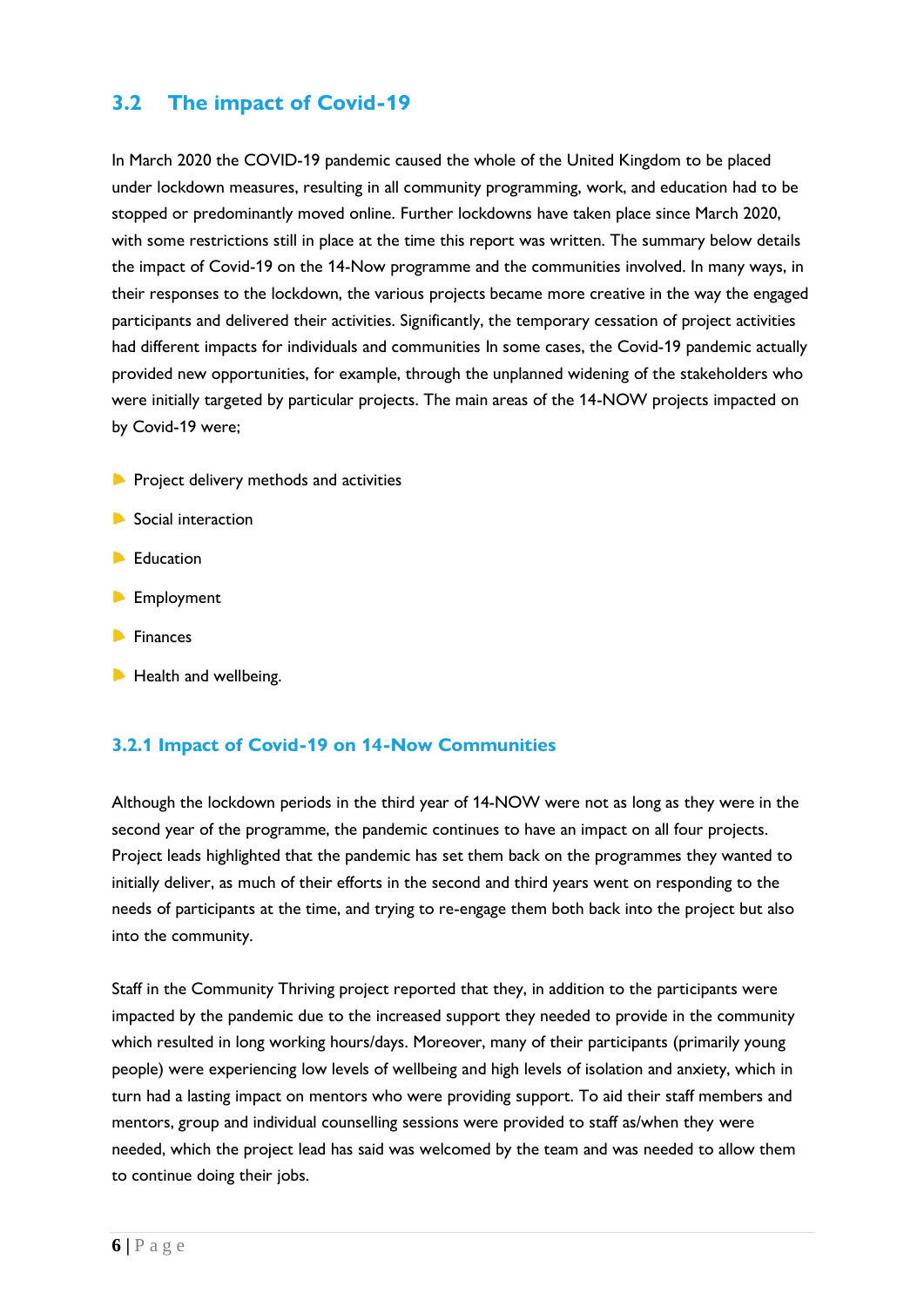As mentioned above, all projects reported that the mental health of participants was adversely affected asas a result of the pandemic. At Step Forward, the project lead reported that when they identified a participant was struggling with mental health, they would refer them onto their counsellors to provide additional support from a qualified individual.

Due to the nature of the Step Forward project, they receive high levels of referrals form GPs in the local areas. Throughout COVID-19 their waiting lists for their project has increased rapidly, and therefore the project leads have had to refer potential beneficiaries to their normal timetable of opportunities while they wait for their specific support, to ensure everyone in the community has the opportunity to engage in activities.

Project leads from Play to Grey reported that the Roe Valleys Women's Network was particularly impacted by COVID-19 in relation to engagement from participants. Prior to the pandemic, the network was "well-attended", however when COVID-19 caused restrictions and national lockdowns, they moved activities online and attendance decreased. However, since returning back to in-person delivery, the Play to Grey programme "were able to re-establish the women's network, and there's still a steady stream of 20 to 25 woman wanting to engage on a weekly basis." (Project lead).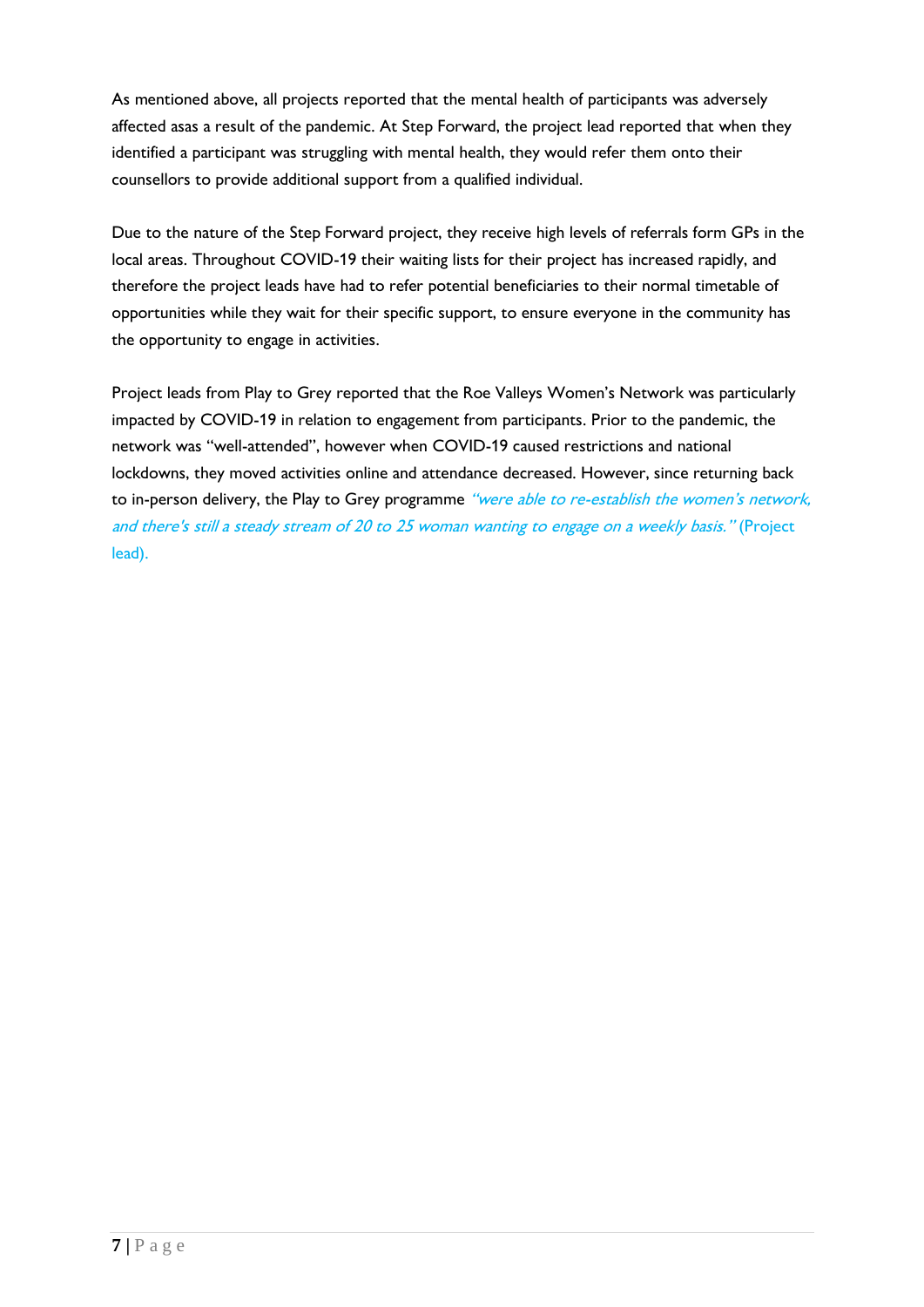#### **3.1.2 Response to, and moving forward from COVID-19 and lockdowns**

"COVID has been a nightmare, but the community cohesion that we now have established through our work in the community over this past almost 20 months is unparallel, as a community, we have just grown together." **Project lead, Community Thriving**

By the end of the reporting period, the majority of projects,although still being impacted by the pandemic, were able to go back to some form of face-to-face delivery of their project. Project leads from Step Forward, Play to Grey and Community Thriving all reported that social connectedness was a key outcome for them to focus on in response to COVID-19, and to re-engage participants with activities and projects.

Project leads from Play to Grey reported that the residents with a disability group specifically benefitted greatly from engaging with activities during COVID-19, and then continuing that engagement once the project was able to be delivered in-person:

"The feedback from the families and the young service users that were using it was unbelievable, and even during the connections that they had through COVID, the willingness and eagerness for the young people to participate and connect with others that they just wouldn't have that outside of their day to day activities that they were doing, and the opportunities to attend social outings and get seeing environments outside of the Limavady area was great too." **Play to Grey, Project Lead**

When going back to in-person delivery, all four projects stated that they had focused on providing participants with opportunities to engage with the outdoors. For the Step Forward project, this included adding weekly walks to their timetable. Participant groups across Community Thriving also focused largely on outdoor activities, particularly during the summer months with then male groups going rock climbing, and the female groups going sea swimming:

"We were just doing all the things that we'd all always done, and we used a lot of outdoor space for our activities. We did a lot of sea swimming and mountain climbing, a lot of the boys did mountain climbing. And after Easter, I did a lot of sea swimming with the young women which just raised their confidence, jumping into waterfalls and we had the best time just exploring the outdoors" **Community Thriving, Project Lead**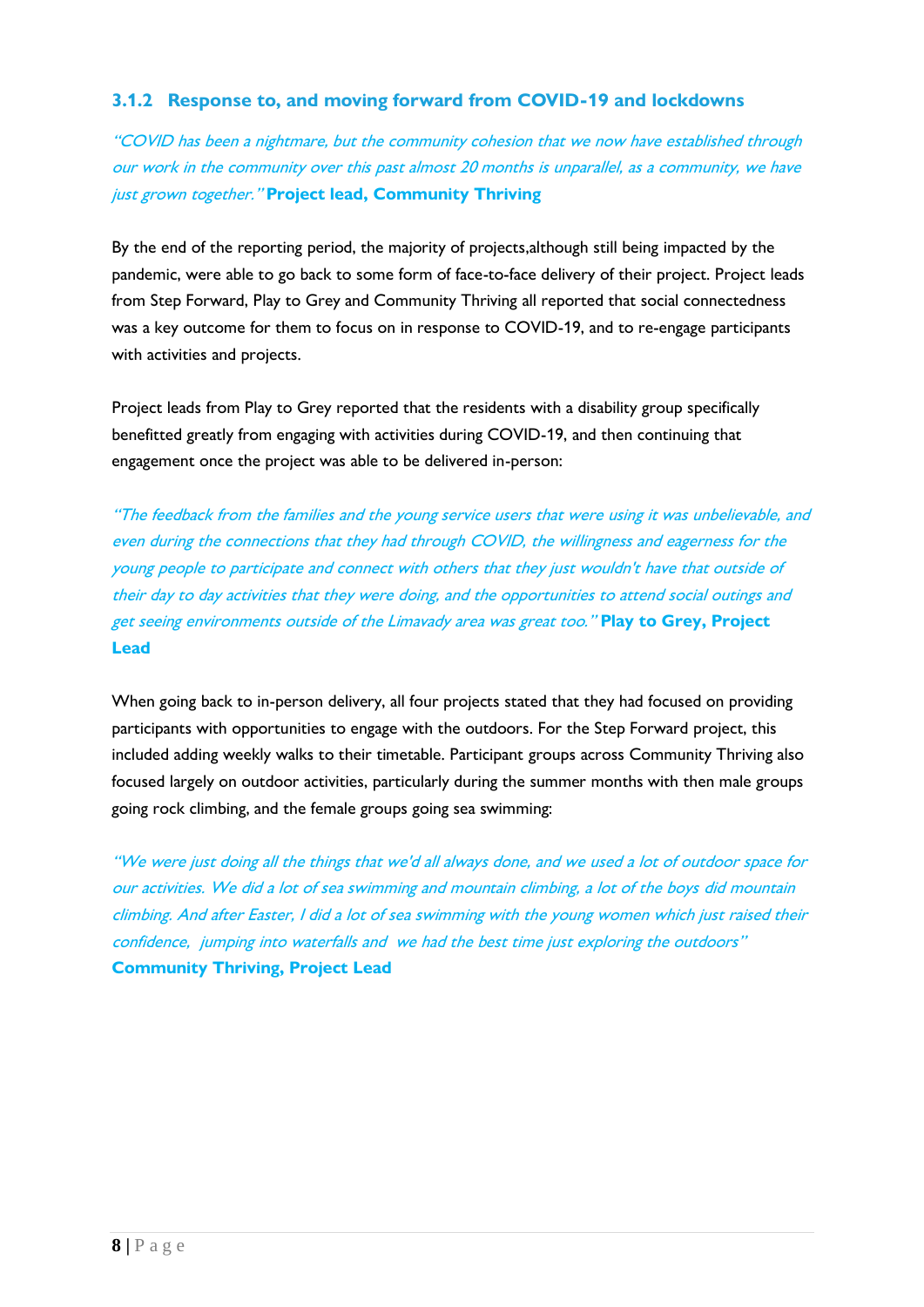# **3.2 Barriers to participants attending activities**

In this section we outline some of the main barriers that emerged for participants attending the 14- NOW projects in the final year of the programme, as identified by programme leads across the four projects:

#### $\blacktriangleright$ **Digital skills**

"The old people didn't know how to work the tablets and didn't know how to connect the internet. You have to have the human resources in the building to actually go to the doorsteps and you're giving a crash course to older people on a daily basis as to how they can connect and participate in their Zoom."- Play to Grey, Project lead

#### **Access to digital**

"(We had) to secure additional funding to purchase the tablets and also the 4g data, because, you know, the barriers were that households didn't have a tablet or they didn't have a digital device, but then other households may have a digital device, but no internet access. So it was just getting that balance."- Play to Grey, Project lead

#### $\blacksquare$ **Mental health**

"So the ones that were in that group (transgender young people) were struggling with school attendance. I had been on the phone to a few (of their) parents and they said; "if they don't go to school they can't go to the group" and it was a case that they could really do with coming to the group because it would support their mental health and we might get them back into school." – Community Thriving, Project lead

#### **Time and capacity**

"I suppose at the start of the exercise referral the only real barrier was time because I was running all of those programs, and we were getting a lot of referrals and from the GP referral so we dealt with a lot of people that we weren't able to reach all at one time. And then over COVID the only thing was those people just still on a waiting list and we were still nowhere near even reaching them." – Step Forward, Project lead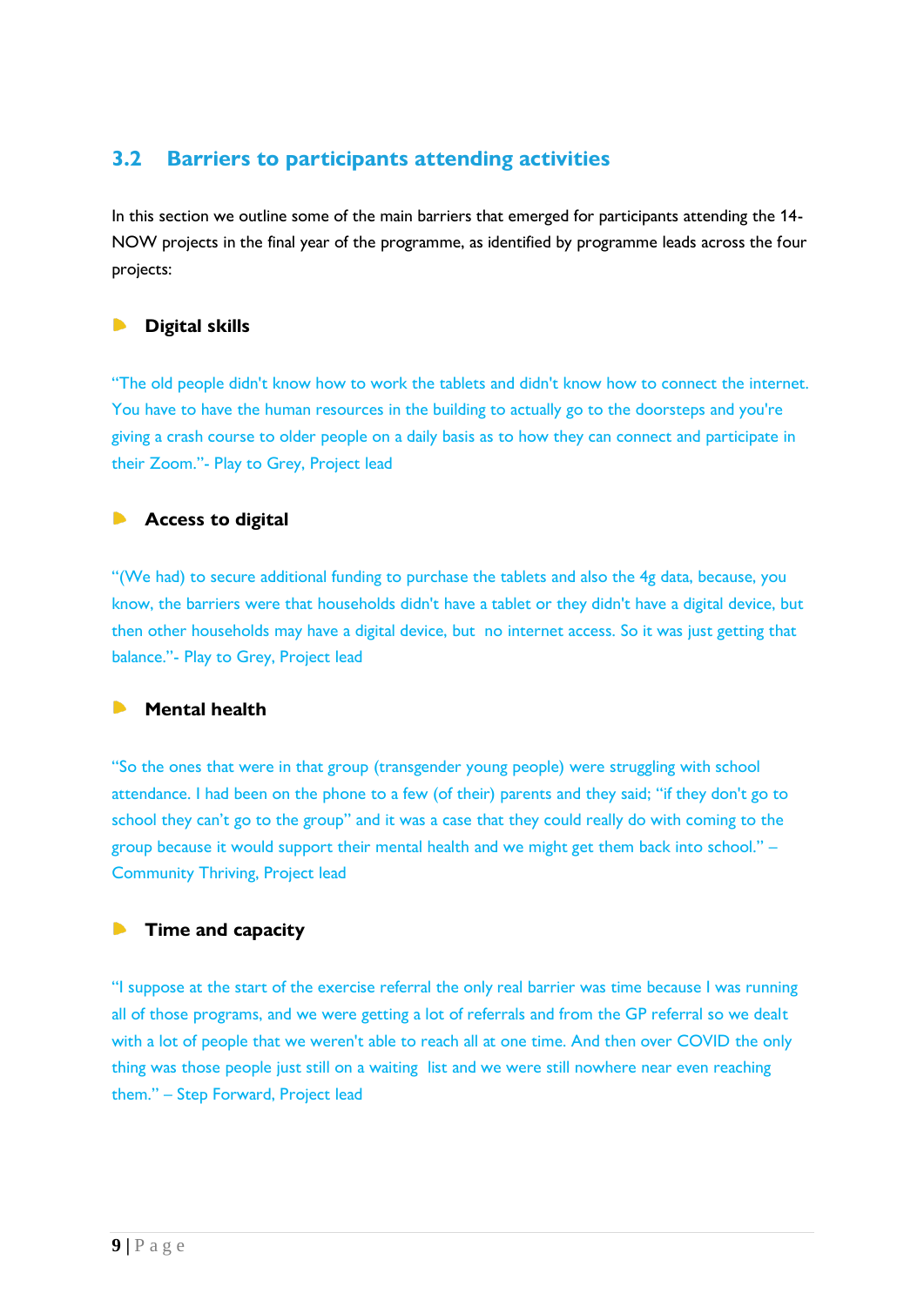# **4 Findings**

In this section we detail the findings for each of the four 14-NOW projects taking place across 2020. Each project collected data relating to the four Office of National Statistics (ONS) wellbeing questions, with the option to use other survey questions across other areas such as *perceptions of disability, empowering young people, social connectedness*, and volunteering. For all of the projects the quantitative data is also combined with qualitative data from interviews and focus groups (as described above, this was not possible to collect across all projects).

# 4.1 **Play to Grey (Limavady 4.2.1 Description**

The Play to Grey programme is a partnership project between the areas of Greysteel, Burnfoot, Dungiven, Glack and Limavady. The overall aim is to provide services which encourage inclusion, personal well-being and social connectiveness, with a specific focus on reducing isolation during the COVID/19 pandemic. The Play to Grey project targets seven demographic groupings with bespoke services for each grouping. Each grouping was identified and chosen based upon the



needs of the rural communities in these areas, which all share a common challenge of limited access to services and activities.

#### **4.2.2 Outcome areas**



#### **4.2.3 Outcomes Summary**

Average levels of **Wellbeing** increased by 2.3-2.7 points amongst participants from baseline to end-line across all ONS measures of Life Satisfaction, Life is Worthwhile and Current Happiness, with overall current anxiety levels decreasing by 1.2 on average across participants. Across the participant groups, the participants in the Mens group had the highest increase in average scores for life satisfaction, life is worthwhile, and current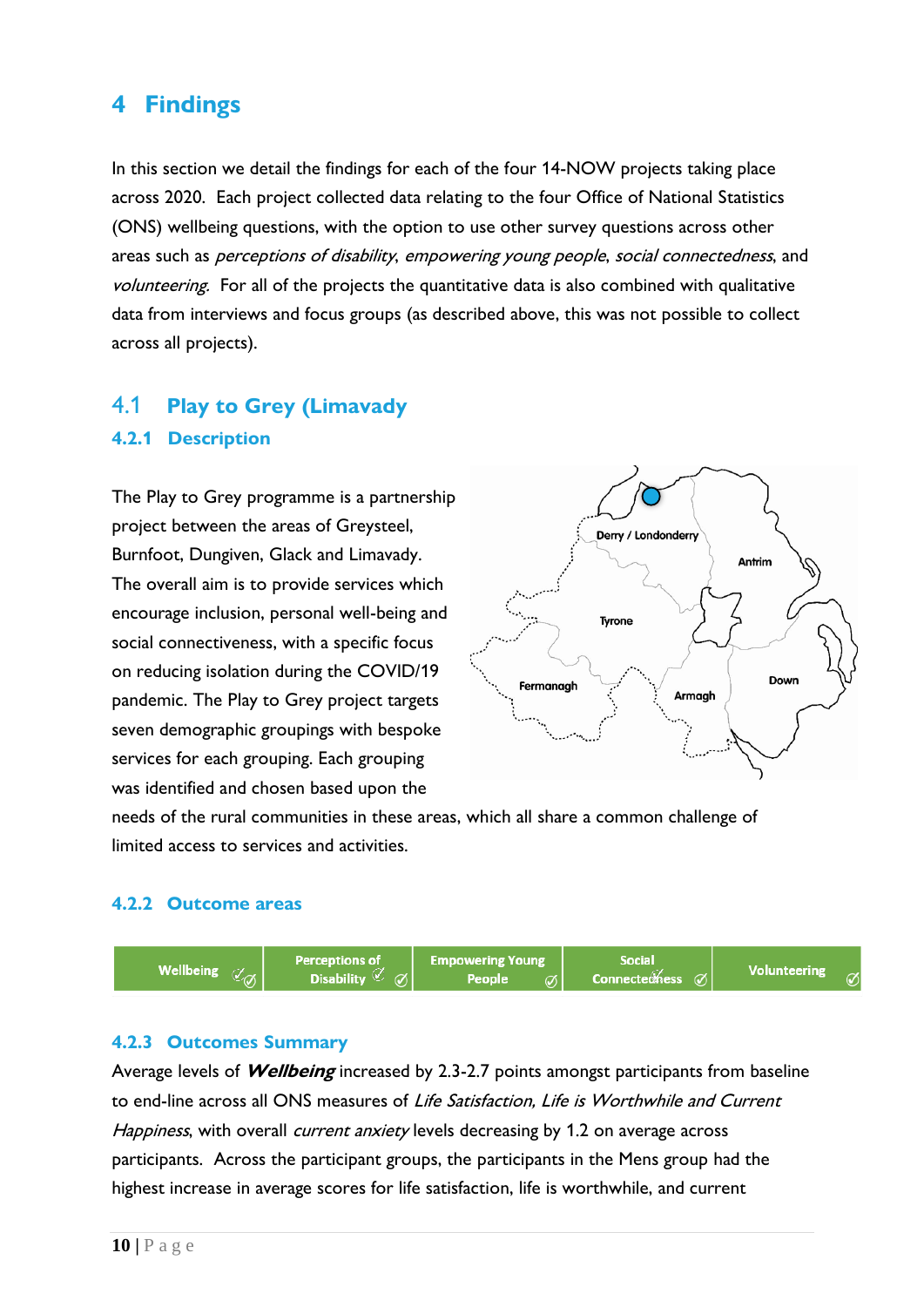happiness. Participants from the Women's group reported the biggest decrease in anxiety levels, with average scores decreasing by 2.3. However, residents with a disability reported a significant increase in anxiety levels (from 4.2 to 6.3). By the endline reporting, average wellbeing scores among all groups were higher than the national average in life satisfaction, life is worthwhile and current happiness. In relation to anxiety levels, average scores across all groups were slightly less than the national average (0.1), however three groups (Parents and Toddlers, older people and residents with a disability) reported higher anxiety levels than the national average in the end-line survey. It is important to note that the delivery partner confirmed the anxiety question was likely filled out incorrectly and misunderstood by participants in the residents with a disability group, as they have observed lower levels of anxiety by the group in general.

|                                                 | <b>Life Satisfaction</b><br>0= not satisfied at all/10=<br>completely satisfied |                |        | Life is Worthwhile<br>0= not at all worthwhile/10=<br>completely worthwhile |                |        |                 | <b>Current Happiness</b><br>$0 = not$ at all happy/10=<br>completely happy |        | <b>Current Anxiety</b><br>$0 = not$ anxious/10=<br>completely anxious |                         |        |
|-------------------------------------------------|---------------------------------------------------------------------------------|----------------|--------|-----------------------------------------------------------------------------|----------------|--------|-----------------|----------------------------------------------------------------------------|--------|-----------------------------------------------------------------------|-------------------------|--------|
|                                                 | <b>Baseline</b>                                                                 | <b>Endline</b> |        | <b>Baseline</b>                                                             | <b>Endline</b> |        | <b>Baseline</b> | <b>Endline</b>                                                             |        | <b>Baseline</b>                                                       | <b>Endline</b>          |        |
| Average score<br>across all<br>groupings        | 6.1                                                                             | 8.4            | $+2.3$ | 6.1                                                                         | 8.8            | $+2.7$ | 6.0             | 8.5                                                                        | $+2.5$ | 4.4                                                                   | 3.2                     | $-1.2$ |
| Parents and<br><b>Toddlers</b>                  | 7.9                                                                             | 7.8            | $-0.1$ | 5.8                                                                         | 8.9            | $+3.1$ | 5.7             | 8.1                                                                        | $+2.4$ | 4.3                                                                   | 4.1                     | $-0.2$ |
| Children and<br>Young People 4-<br>18 years old | 5.7                                                                             | 8.7            | $+3.0$ | 5.8                                                                         | 8.7            | $+2.9$ | 5.4             | 8.7                                                                        | $+3.3$ | 2.3                                                                   | 2.5                     | $+0.2$ |
| Women (25<br>years+)                            | 6.5                                                                             | 8.5            | $+2.0$ | 6.5                                                                         | 8.9            | $+2.4$ | 6.3             | 8.7                                                                        | $+2.4$ | 4.8                                                                   | 2.5                     | $-2.3$ |
| Men                                             | 5.4                                                                             | 8.3            | $+2.9$ | 5.2                                                                         | 9.4            | $+4.2$ | 5.2             | 8.8                                                                        | $+3.6$ | 2.9                                                                   | 1.2                     | $-1.7$ |
| Older people                                    | 5.4                                                                             | 8.1            | $+2.7$ | 5.6                                                                         | 8.9            | $+3.3$ | 5.5             | 8.4                                                                        | $+2.9$ | 3.9                                                                   | 4.1                     | $+0.2$ |
| Residents with a<br>disability                  | 7.5                                                                             | 7.8            | $+0.3$ | 6.4                                                                         | 8.2            | $+1.8$ | $\overline{7}$  | 8                                                                          | $+1.0$ | 4.2                                                                   | 6.3                     | $+2.1$ |
| <b>NOW-14 Y3</b><br>Average                     | 6.6                                                                             | 8.1            | $+1.5$ | 6.6                                                                         | 8.3            | $+1.7$ | 6.3             | 8.1                                                                        | $+1.8$ | 3.9                                                                   | $\overline{\mathbf{3}}$ | $-0.9$ |
| <b>National</b><br>Average 2021                 | 7.4                                                                             |                |        | 7.7                                                                         |                |        | 7.3             |                                                                            |        | 3.3                                                                   |                         |        |

\*National Average taken from ONS data on personal well-being in the UK between April 2020 to March 2021,

(https://www.ons.gov.uk/peoplepopulationandcommunity/wellbeing/bulletins/measuringnationalwellbeing/april2020tomarch2021 )

The following pages look at outcome-related findings for this project, which have been analysed together and not by specific participant group. However, for results concerning empowering young people, these relate only to the answers provided by young people.

To start with, as shown in the chart to the right, 63% of respondents reported that they felt better about their life and future as a result of being involved in the project. Participants from the women and residents with a disability

groups were asked about their confidence and self-esteem

**Do you feel better about your life and future as a result of being involved in this project/event?**



levels, and whether these levels have improved since joining the project/activity. 96% (48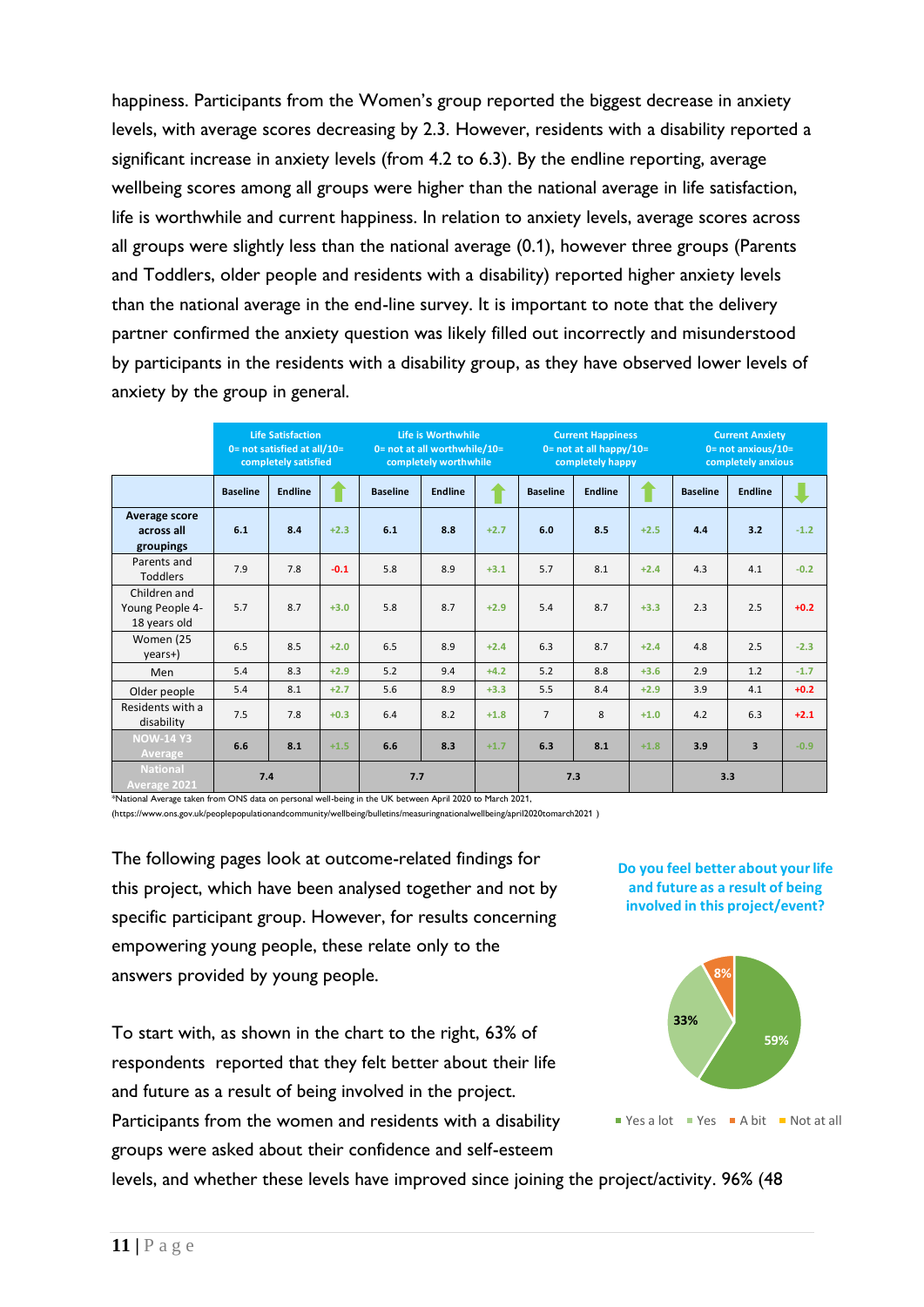out of 50) of participants confirmed that they had seen an improvement in their confidence, with 2% (1 individual) not sure and 1% (1 individual) responding that they had not seen an improvement. These findings are similar to self-reported increases in self-esteem, with 94% identifying that this had increased and 6% of individuals reporting that they weren't sure. One delivery partner working with the residents with disabilities group highlighted that the activities in the third year have facilitated participants to increase their confidence:

"Getting them out and about and raising their confidence and going out and about again, because they have been a year and a half without any kind of engagement with the outside community"- **Delivery partner, Play to Grey**

74% of participants also responded that they enjoyed the project very much, with 26% identifying that they enjoyed it.

Project leads from the Play to Grey programme reported that the COVID-19 pandemic continued to have a lasting impact on the wellbeing and mental health of participants across all groups. Although self-reporting from participant surveys showed an increase in wellbeing, project leads reported that some participants still face social anxiety and a fear of mixing with others:

### "The anxiety levels and social anxiety still exists", **Project lead, Play to Grey**

In relation to **perceptions of disability,** year one and part of year two included volunteer activities taking place on a Friday night including disability discos and trips. In the final year of the delivery, activities moved to focus on activity packs, however some trips were planned with the disability groups to increase their confidence in going back outside after a long period of being isolated due to the pandemic.

Across Play to Grey participants, 95% reported that their views of disabled people were very positive or positive before taking part in the project. However, 77% felt they had a much more or more positive view of disabled people as a result of taking part.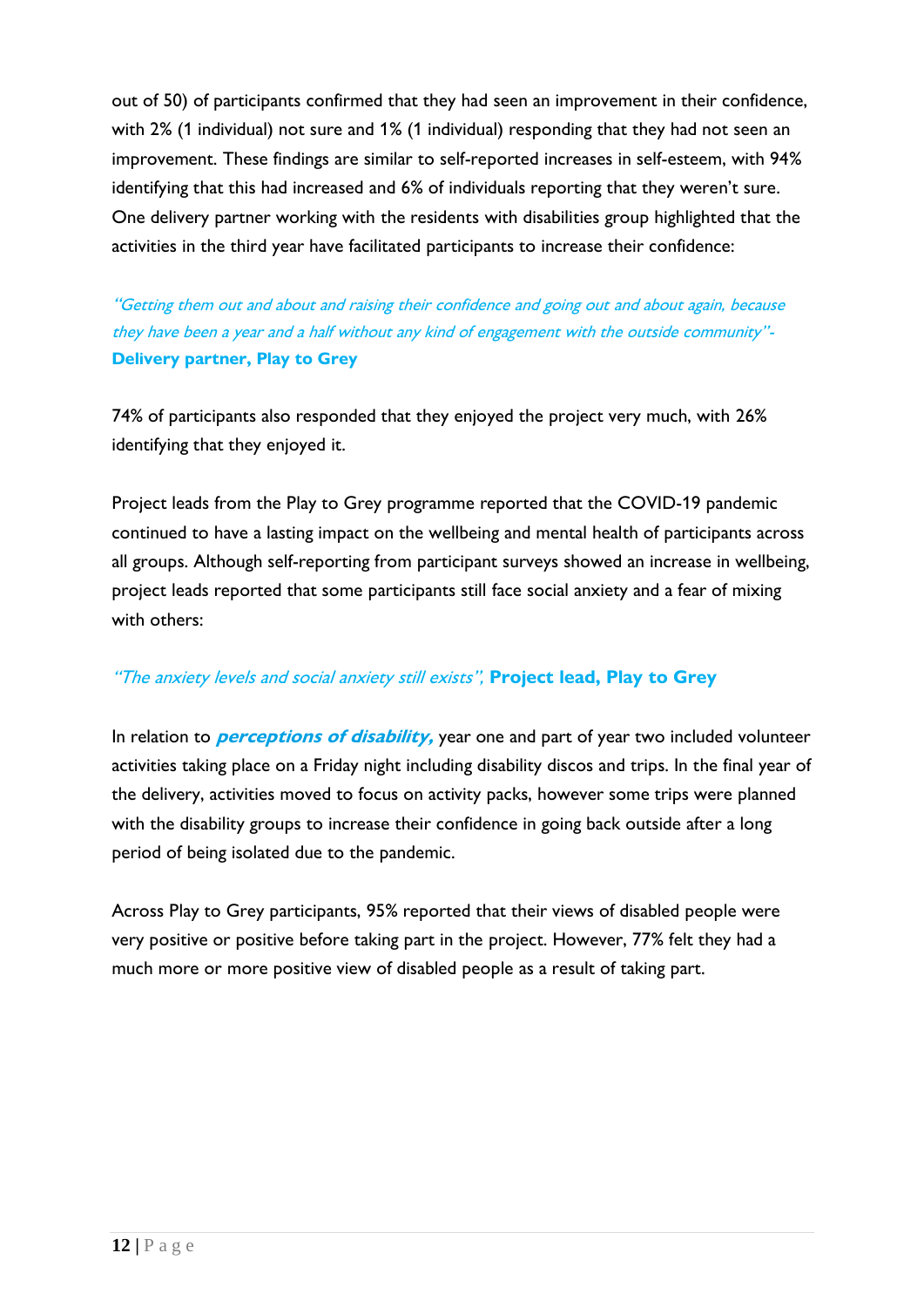

As shown in the charts below, in relation to **Social Connectedness,** there were slight reductions in participants feeling lonely with those reporting they 'often/always' felt lonely reducing from 11% to 4%. Participants who 'never' felt lonely increased from 4% to 24%, demonstrating that levels of loneliness had reduced between baseline and endline reporting. One factor contributing to this could be due to baseline survey being conducted as a number of participants were in lockdown or isolating due to COVID-19, whereas by the end-line survey, the majority of individuals were participating in face to face activities, as described by a project lead:

"I think for some of the groups they were able to actually deliver the programmes with smaller groups and smaller bubbles (after lockdown). I know from Roe Valleys perspective, we were able to take on bigger premises so that alleviated the fact that we couldn't, within our small community house, we couldn't deliver really anything, but now with the new premises we were able to offer a bit more."- **Project lead, Play to Grey**

There was a significant increase in participants feeling proud of their contribution to the community (an increase from 17% to 44% feeling very proud), and feelings of engagement in the local community (from 10% at baseline to 30% feeling very engaged at the end of the project). The proportion of respondents agreeing that their community "is a place where people from different backgrounds get on well together", increased significantly with 43% stating they either strongly agree or agree at baseline, compared to 91% by the end of the project.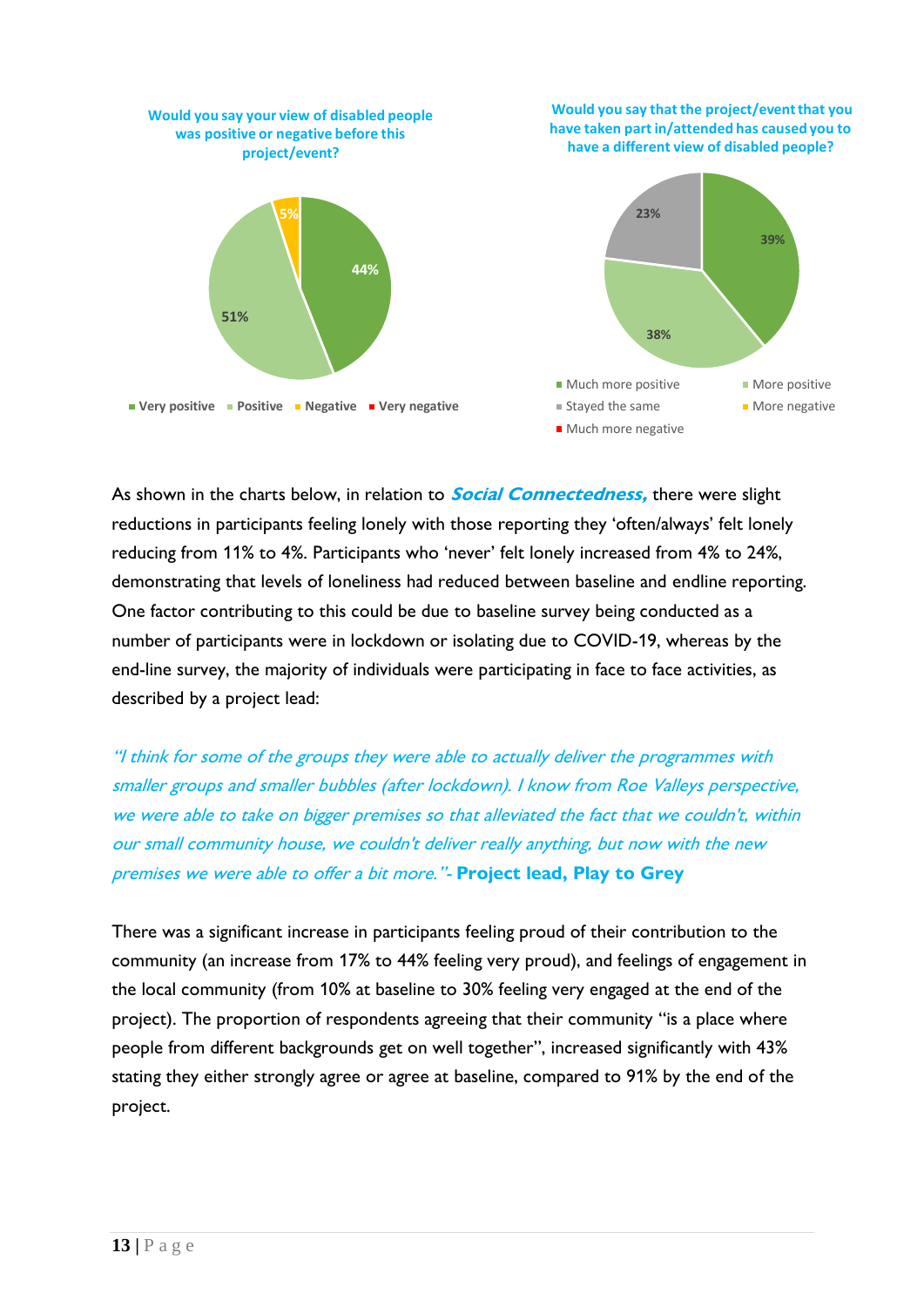

#### **Please rate how proud you feel of your contribution to the community.**



#### **Please rate how engaged you generally feel with your local community.**



**To what extent do you agree or disagree that this is a place where people from different backgrounds get on well together?**



When asked at end-line, 62% of respondents felt that they always belonged at their project, while 36% felt they belonged most of the time and 2% some of the time. Moreover, 52% of respondents felt very proud of their contribution to the project, while 46% felt mostly proud and 2% occasionally proud when asked at endline. As shown in the table below, there was also a significant increase within all categories; arts and cultural heritage, leisure, sport and physical activity and volunteering, between baseline and end-line in relation to participants feeling very empowered or empowered to take part.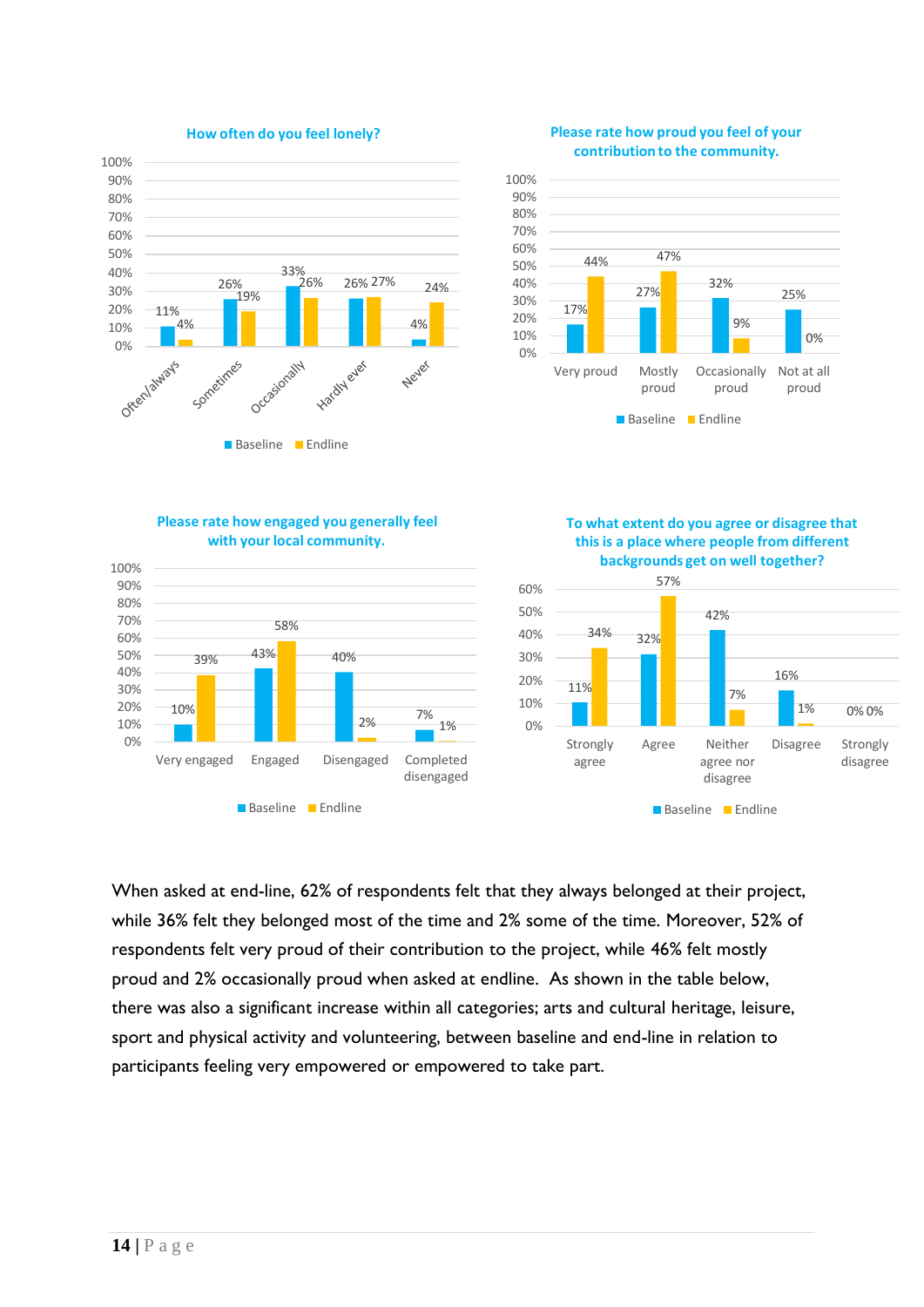|                        | <b>Arts and</b><br>cultural<br>heritage |     |     | <b>Leisure</b>                                                                        | <b>Sport and</b> | physical activity | <b>Volunteering</b> |     |  |
|------------------------|-----------------------------------------|-----|-----|---------------------------------------------------------------------------------------|------------------|-------------------|---------------------|-----|--|
|                        |                                         |     |     | Baseline   End-line   Baseline   End-line   Baseline   End-line   Baseline   End-line |                  |                   |                     |     |  |
| <b>Very empowered</b>  | 13%                                     | 43% | 15% | 33%                                                                                   | 13%              | 32%               | 12%                 | 52% |  |
| <b>Empowered</b>       | 21%                                     | 40% | 32% | 51%                                                                                   | 16%              | 45%               | 16%                 | 28% |  |
| Sometimes empowered    | 40%                                     | 16% | 33% | 13%                                                                                   | 35%              | 16%               | 35%                 | 14% |  |
| <b>Never empowered</b> | 27%                                     | 1%  | 19% | 4%                                                                                    | 38%              | 8%                | 38%                 | 7%  |  |

Interview discussions with project leads found that there were partnerships being formed with some groups and other local organisations. For example, the residents with a disability group took part in some activities with other projects in the local community to raise awareness of disabilities and to bring young people together:

"There was a lot of partnership work and the reach project worked with other able-bodied groups, young people that were in other youth projects, and there's a lot of partnership work and done with particularly one of the groups in Limavady here, the 17 to 24 year olds, and they did a social activity with them in order for them to raise awareness about people living with disabilities, and their competence and working with people with disabilities and removing barriers and things after all, they're young people. And that worked really well as well."- **Project lead, Play to Grey**

Project leads also highlighted that social connections within the women's group particularly were strengthened as a result of the project, and that many participants made friendships with other women in the local community:

**"**For the women, it was a lifeline for a lot of them and still is. They did simple activities just to bring them together, where you weren't spending massive amounts of the funding, but it was just an opportunity for people, for woman to come in and connect was great, improve their mental health, their physical wellbeing by going on walks, just connecting with the neighbours that they might even have lived in the same street, but would never have spoken to one another."- **Project lead, Play to Grey**

As shown in the charts below, in relation to **Empowering Young People**, the percentage of young people that felt they could make a difference in the community increased considerably between baseline and end-line (an increase of 0% to 23% that strongly agreed and between 8% and 47% that agreed).

Additionally, the percentage of participants who felt their views were heard by members of the community also increased (from 7% to 62%) and felt that they were able to challenge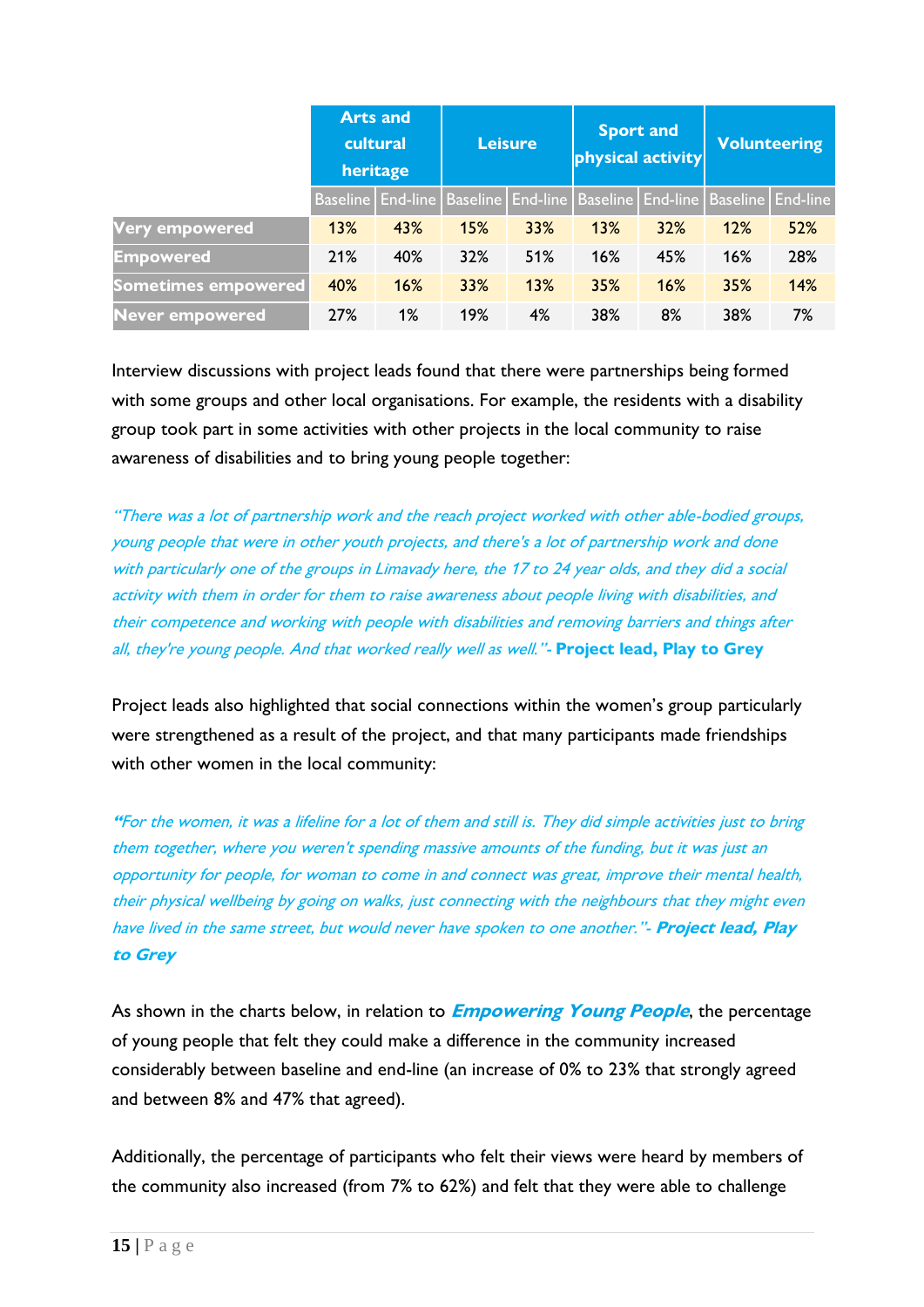the ideas and perspectives of other members of their community (from 3% to 59%). When asked at endline, 61% of participants felt that the project had given them a voice in their community, while 90% reported that they felt the project/activity gave them enough support to have a voice in their community.



**Baseline** Endline





**Do you feel that you are able to challenge the** 

# **of your community?**



# In addition to the above, 59% of young people stated that they felt they could run a project in their community (12% reported 'no' and 29% stated they 'don't know'). Furthermore, 96% of young people strongly agreed or agreed that as a result of taking part in the project, they are more likely to help their community in the future. This gives an indication that there is the potential for lasting impact in relation to empowering young people to be engaged in the local community and take part in volunteering opportunities.

# **Do you feel that your views are heard by members**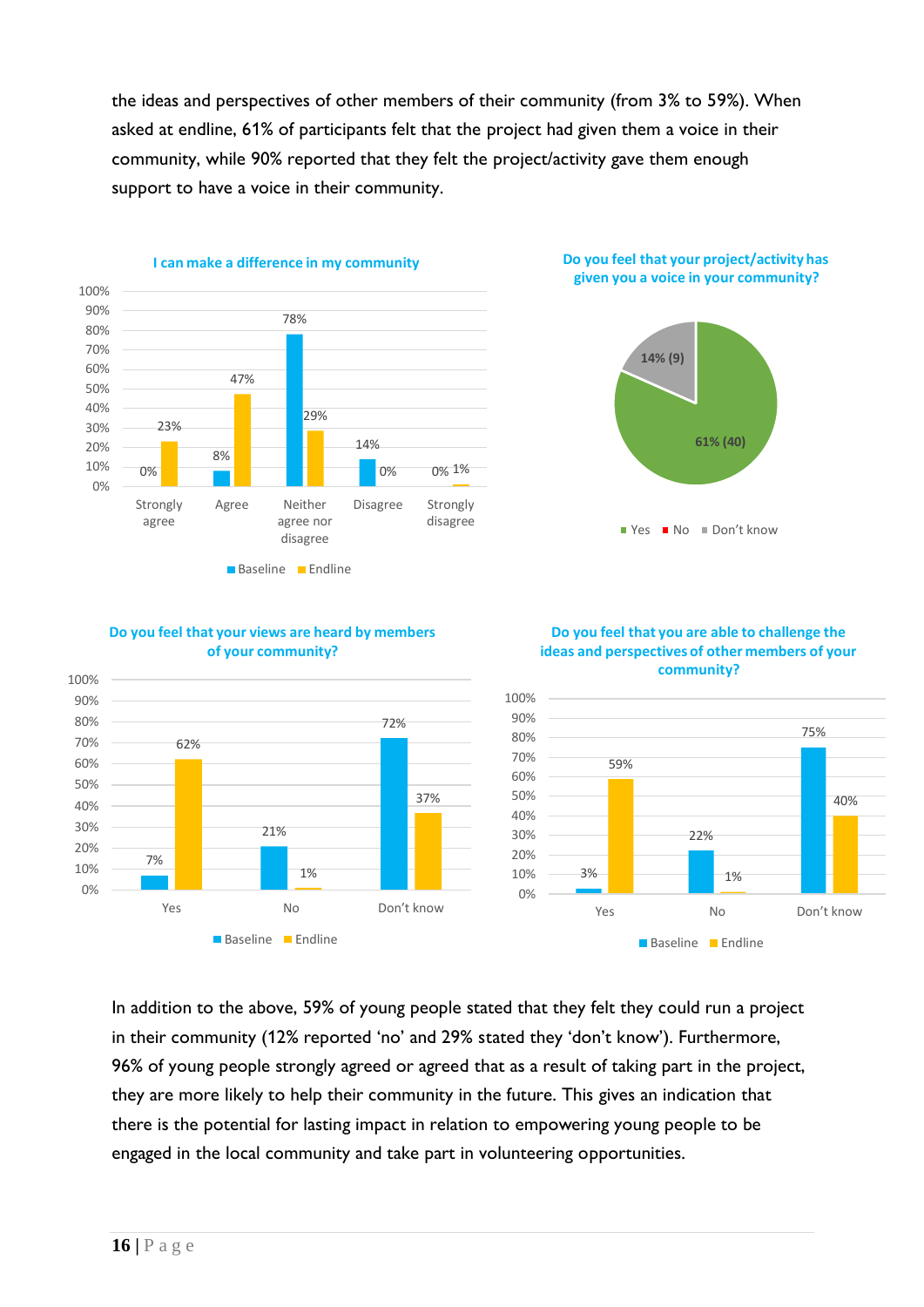# **4.3 Community Builder (Creggan)**

#### **4.3.1 Description**

This project targets women and girls aged 5- 25. The organisation has employed a 'Community Builder', a staff-member who is familiar with the local community, to liaise across all groups in the area, encourage collaboration and partnership working, assist with grant aided activity, and support the local steering group. The Community Builder also works with Sean Dolans GAC, to increase capacity of young girls and women to take part in Gaelic football within



school and community settings. This project aims to increase community cohesion and wellbeing levels.

#### **4.3.2 Outcome areas**



#### **4.3.3 Outcomes Summary**

Average levels of **Wellbeing** actually slightly decreased by 0.1-0.2 points amongst participants from baseline to endline across the ONS measures of Life Satisfaction, Life is Worthwhile and Current Happiness, with current anxiety levels slightly increasing by 0.2 percentage points.

|                                       | <b>Life Satisfaction</b><br>$0$ = not satisfied at all/10=<br>completely satisfied |                |        |                 | Life is Worthwhile<br>0= not at all worthwhile/10=<br>completely worthwhile |        |                 | <b>Current Happiness</b><br>$0 = not at all \overline{h}appy/10=completely happy$ |        | <b>Current Anxiety</b><br>$0 = not$ anxious/ $10 =$<br>completely anxious |                |        |
|---------------------------------------|------------------------------------------------------------------------------------|----------------|--------|-----------------|-----------------------------------------------------------------------------|--------|-----------------|-----------------------------------------------------------------------------------|--------|---------------------------------------------------------------------------|----------------|--------|
|                                       | <b>Baseline</b>                                                                    | <b>Endline</b> |        | <b>Baseline</b> | <b>Endline</b>                                                              |        | <b>Baseline</b> | <b>Endline</b>                                                                    |        | <b>Baseline</b>                                                           | <b>Endline</b> |        |
| Average score across<br>all groupings | 8.2                                                                                | 8              | $-0.2$ | 8.0             | 7.9                                                                         | $-0.1$ | 7.9             | 7.8                                                                               | $-0.1$ | 1.7                                                                       | 1.9            | $+0.2$ |
| NOW-14 Y3 Average                     | 6.6                                                                                | 8.1            | 1.5    | 6.6             | 8.3                                                                         | 1.7    | 6.3             | 8.1                                                                               | 1.8    | 3.9                                                                       | 3              | $-0.9$ |
| <b>National Average</b><br>2021       | 7.4                                                                                |                |        | 7.7             |                                                                             |        | 7.3             |                                                                                   |        | 3.3                                                                       |                |        |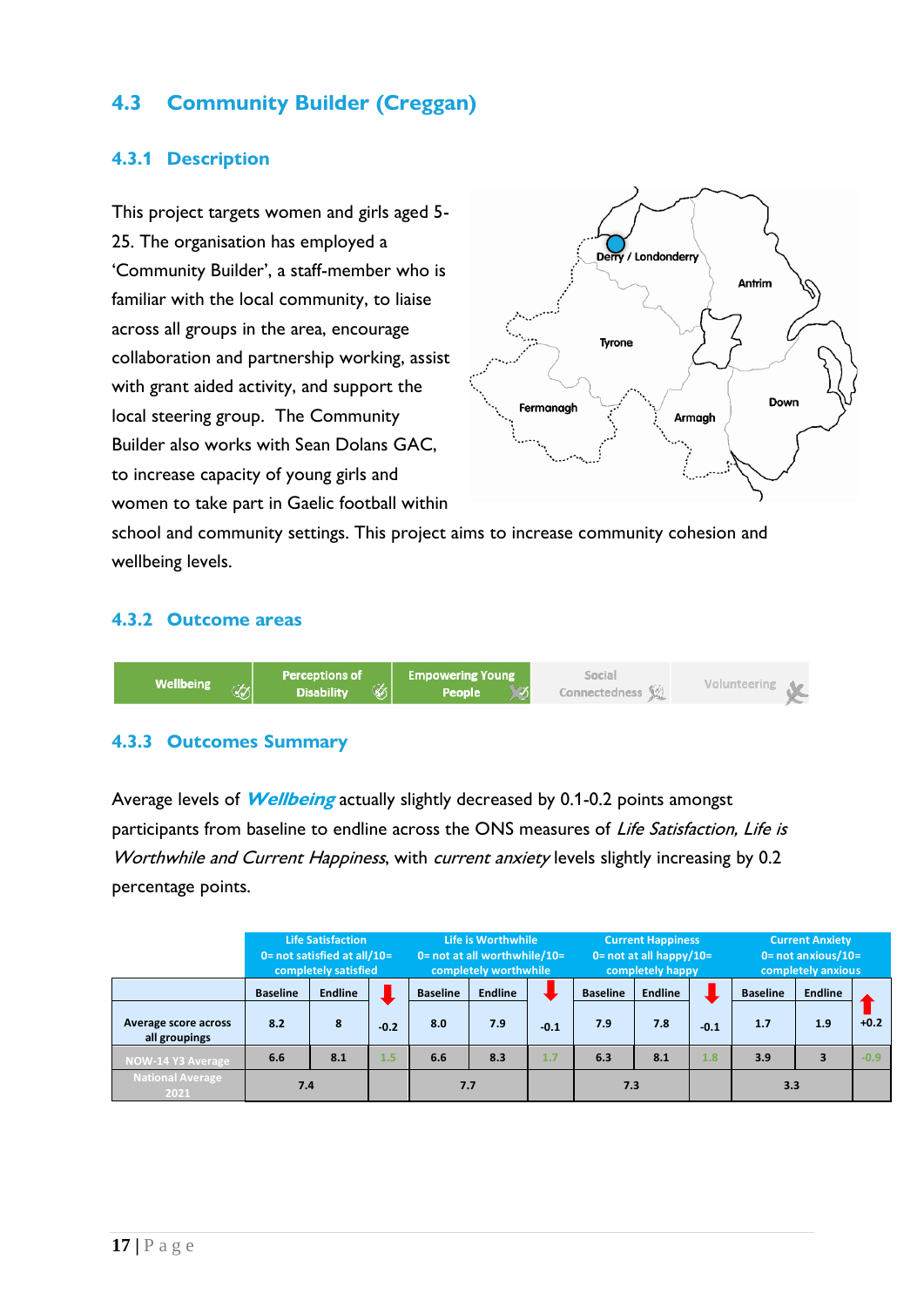The results above could be attributed to the fact that the majority of activities in the third year could not take place, particularly those in schools, due to COVID-19 regulations and limitations. This was explained further by a delivery member of staff on the Sean Dolans project:

"We only got back into the schools here in October. From last March of last year, (we were not in schools) from the 15<sup>th</sup> March of 2020 untill October 21<sup>st</sup>."- Games **Promotion Officer, Sean Dolan's GAC**

As shown in the chart to the right, 90% of participants felt better about their lives and future as a result of being involved in the project, with 10% reporting that they let 'a bit' better.



In relation to **volunteering** and **youth empowerment** , 86% of participants agreed that they can make a difference in their community, with all young people reported that because of the project they are more likely to help their community in the future. The charts below demonstrate the extent to which young people in this project felt that they could be heard and challenge ideas in their community. By the end of the project, 47% of participants (14 out of 30) reported that they felt their views were heard by members of their community (53% stated they 'don't know'). 60% of young people (18 out of 30) also felt that they were able to challenge the ideas and perspectives of other members of their community (40% reported they did not know). Similarly, when asked if they felt the project had given them a voice in their community, 70% of individuals (21 out of 30) stated 'yes', with 30% reporting they 'don't know'. The same results were found in relation to whether they felt they had been given enough support by their project to have a voice in the community, with 70% stating yes and 30% did not know.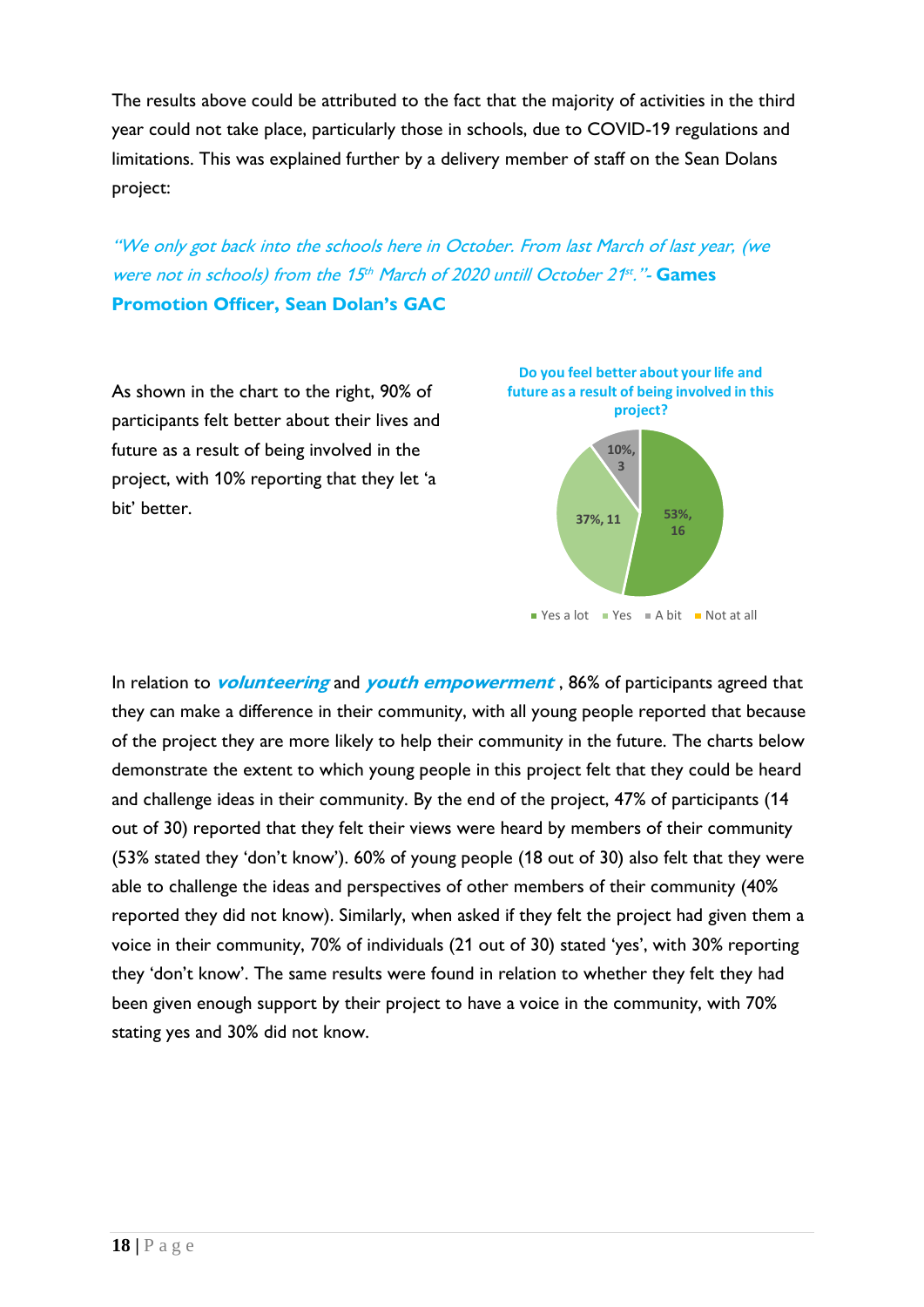

Finally, when asked if they felt they could run an activity/project in their community, 33% report 'yes', 3% 'no' and 63% did not know. In a similar way to the wellbeing scores, this could potentially be attributed to the number of contact hours in the third year of the project being reduced, particularly in schools. Therefore participants did not take part in the same activities as they would have done, had the pandemic not occurred.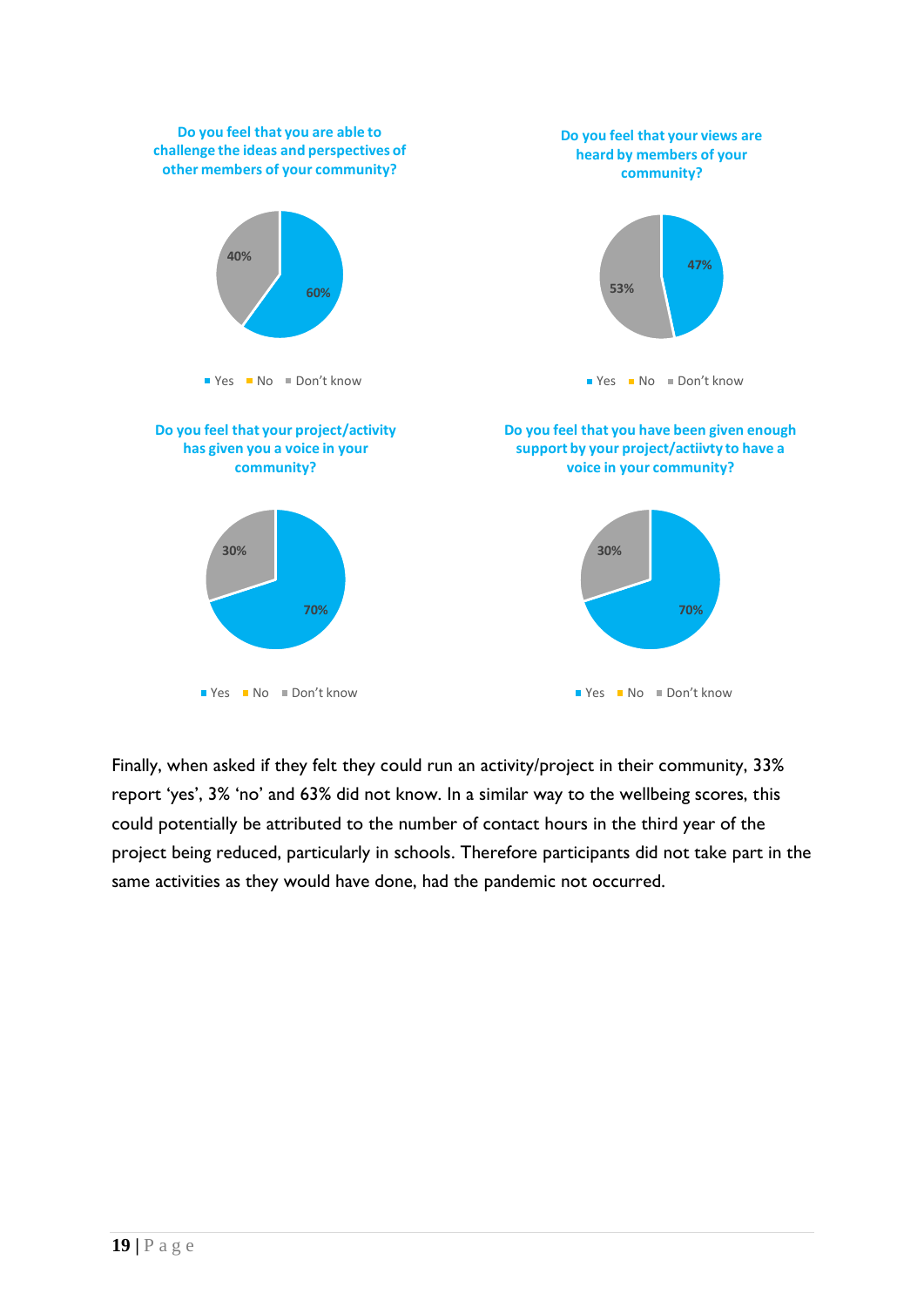# **4.4 Step Forward (Creggan)**

#### **4.4.1 Description**

The Step Forward programme aimed to support local people living with a long-term condition to live better within their community, by providing tailored opportunities to improve their overall wellbeing. The learning from year one of the programme indicated that people living with a long-term condition need a particular 'hook' or focus to get them engaged in programmes and services. As part of year two, the project offered one-off sessions to



people living with long-term conditions to entice them onto the programme and to assist with their 'journey'. During the third year, project leads noticed a high level of anxiety and isolation due to COVID-19, and therefore added a counselling option for those participants identified as experiencing these challenges. The target group is adults over 16, that are living with a life limiting long term illness, health problem or a disability.

#### **4.4.2 Outcome areas**



#### **4.4.3 Outcomes Summary**

Average levels of **Wellbeing** increased slightly by 0.3-0.6 points amongst participants from baseline to endline across the ONS measures of Life Satisfaction, Life is Worthwhile and Current Happiness. Although the average score for these areas were lower than the NOW-14 average, they are all higher than the national average. Current anxiety levels also decreased by 1 point, and was lower than both the NOW-14 average and the national average.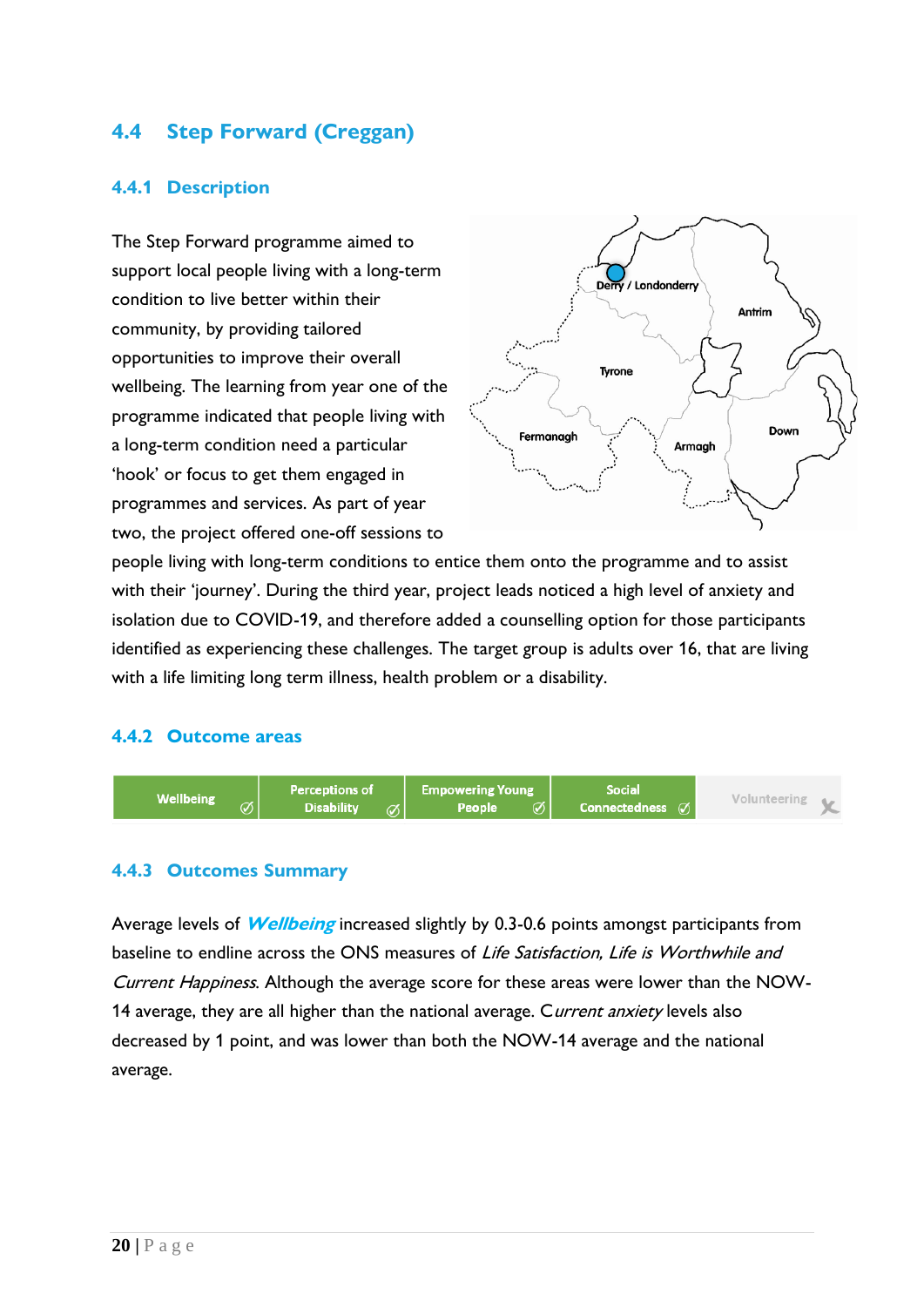|                                       |                 | <b>Life Satisfaction</b><br>$0$ = not satisfied at all/10 =<br>completely satisfied |        |                 | Life is Worthwhile<br>$0 = not at all$<br>worthwhile/ $10=$<br>completely worthwhile |        |                 | <b>Current Happiness</b><br>$0 = not$ at all happy/10=<br>completely happy |        | <b>Current Anxiety</b><br>$0 = not$ anxious/10=<br>completely anxious |                |        |
|---------------------------------------|-----------------|-------------------------------------------------------------------------------------|--------|-----------------|--------------------------------------------------------------------------------------|--------|-----------------|----------------------------------------------------------------------------|--------|-----------------------------------------------------------------------|----------------|--------|
|                                       | <b>Baseline</b> | <b>Endline</b>                                                                      |        | <b>Baseline</b> | <b>Endline</b>                                                                       |        | <b>Baseline</b> | <b>Endline</b>                                                             |        | <b>Baseline</b>                                                       | <b>Endline</b> |        |
| Average score across<br>all groupings | 7.4             | 7.9                                                                                 | $+0.5$ | 7.5             | 7.8                                                                                  | $+0.3$ | 7.1             | 7.7                                                                        | $+0.6$ | 2.9                                                                   | 1.9            | $-1.0$ |
| NOW-14 Y3 Average                     | 6.6             | 8.1                                                                                 | 1.5    | 6.6             | 8.3                                                                                  | 1.7    | 6.3             | 8.1                                                                        | 1.8    | 3.9                                                                   | 3              | $-0.9$ |
| <b>National Average</b><br>2021       | 7.4             |                                                                                     |        | 7.7             |                                                                                      |        | 7.3             |                                                                            |        | 3.3                                                                   |                |        |

One factor for the increase in wellbeing could potentially be the introduction of one-to-one counselling sessions for this final year. The project lead described that:

"So all of the programs that we've been doing have a massive emphasis on socialising for improvements in mental health, physical activity for a mental health. But we have the opportunity to work with counsellors in here. So anybody that's coming on to the program, if they really identifying as somebody who struggled mentally, we were able to refer them on to that. And also going forward for any programmes with the funding that we go for, for condition management, we're going to have counselling budgets set aside for that, because for 90% of the people it's not just physical it's mental." – **Project lead, Step Forward**

Moreover, one participant who is living with long COVID, reported that their wellbeing and mental health had improved as the project gives them the opportunity to leave the house, get outside and take part in activities with other people. Before experiencing this condition, the participant worked full time in the health sector and went to the gym four times a week. Therefore, taking part in Step Forward gave them an opportunity to follow a schedule and not be isolated indoors:

"It gives me a reason to go out. It's good socially and is helping me feel better and stronger. The social aspect is good for my mental health. I'm used to being busy and I needed this to give me something to do"- **Participant, Step Froward**

As shown in the chart to the right, 61% of participants felt a lot better about their lives and future, as a result of being involved in the project, with 36% feeling better (3% stated they felt 'a bit' better). 90% of participants very much enjoyed taking part in the project, with the remaining 10% enjoying the experience. All participants identified that their self-esteem and confidence had increased as a result of the project.

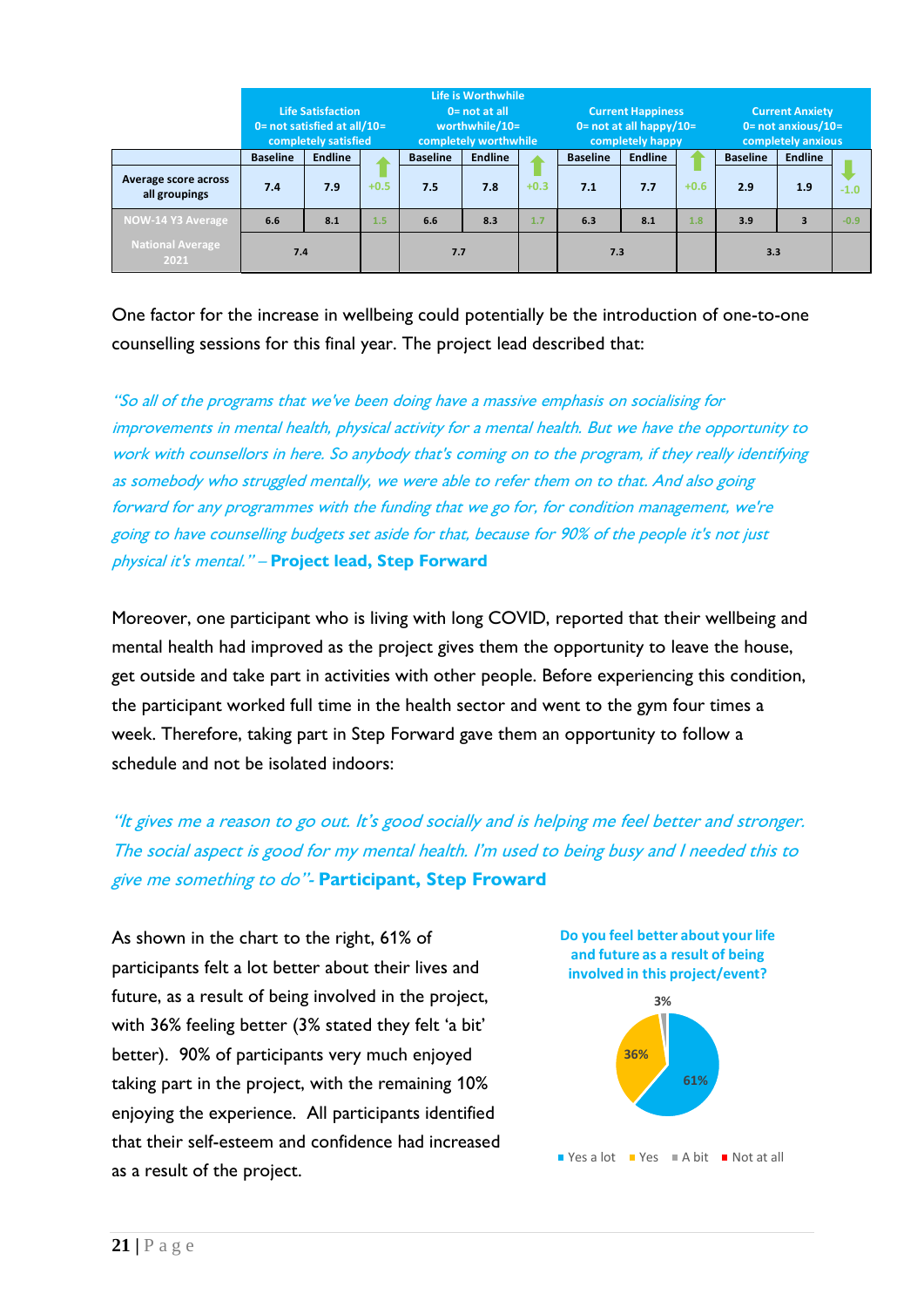As shown in the charts below, in relation to **social connectedness,** there were some notable increases in outcomes, which were reflected in responses to a range of questions relating to this theme. Slight increases were found in participants never feeling lonely (from 24% to 28%) and hardly ever feeling lonely (from 28% to 33%). The percentage of individuals reporting that they felt lonely often/always or sometimes also decreased from 35% in total at baseline to 5% by the end of the project. The Step Forward project lead highlighted that loneliness was one outcome they were focusing on during the third year due to the lasting effect of the pandemic and multiple lockdowns. Whilst the project lead noted that they had a long waiting list from GP referrals, they were able to engage those on the waiting list in their normal timetabled activities, such as weekly walks, to get individuals socialising again:

"So what we're doing is people that are on the waiting list, we have the other programmes on our timetable which can refer people onto that first to say; 'look there is something for you to do health and wellbeing you know, we've got the falls programme, we've got chronic pain, you know, if you need it, we can try and refer to the counselling, but we have this other exercise timetable that you can use in the meantime'. At the start people can be hesitant to joining a big group… but then once they join they say they are staying because it's brilliant"- **Project lead, Step Forward**

In relation to their contribution to the community, there was a slight decrease in those that felt very proud (from 26% to 18%), however there was a significant increase from those who reported they were proud (from 38% to 54%). There was also a slightly increase in those that felt very engaged or engaged (from 98% to 100%) with their local community, although this was already high at baseline. Re-engaging people with their local community was a key focus of this third and final year. To achieve this, the project led activities in the local county park with volunteers, for example removing invasive plants and litter picking, however this did not continue throughout the whole funding period due to adverse weather conditions and works going on in the park. There are plans in place post NOW-14 funding to use a space in the county park for their weekly timetabled activities.

There was an increase in those that strongly agreed (from 35% to 59%) that their community was a place where people from different backgrounds got on well together. The Step Forward project is currently creating connections with a local organisation working with asylum seekers, so they can broaden the scope of individuals from different background that they are engaging:

"Tthere was there was an asylum seekers forum and there was a meeting held in one of the hotels recently. And one of our staff members attended to try and connect with those communities because Creggan is predominantly white Catholic, they're the people that you would work with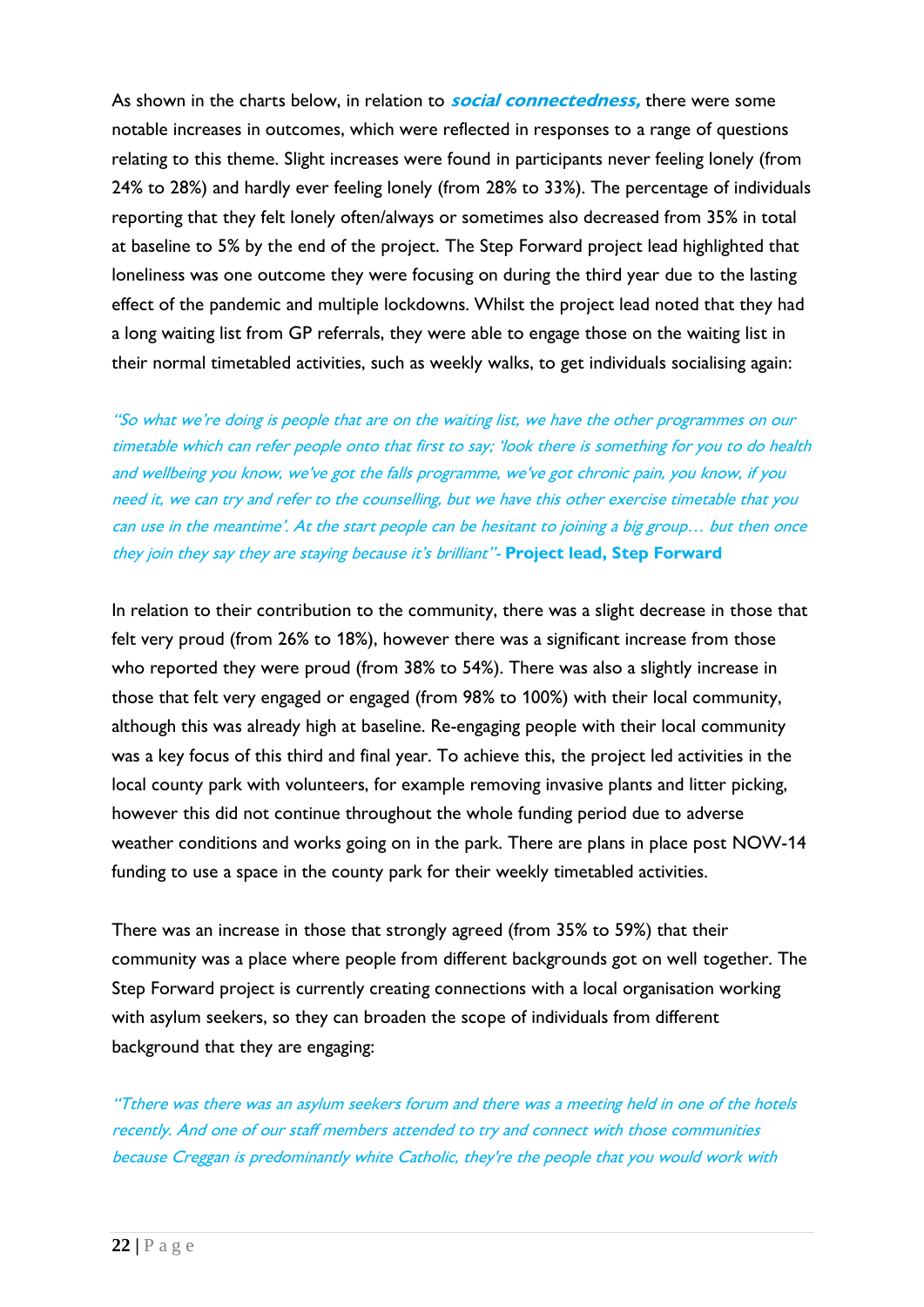### mainly, so we're trying to vary and broaden the clientele. We get people from all over the city in general, we don't get many multicultural people up here."- **Project lead, Step Forward**

When asked at endline, 72% of participants were also very proud in their contribution to the project, with 28% mostly proud of their contribution, and 99% felt that they always belonged to the project, with 1% feeling this most of the time.



#### **Please rate how proud you feel of your contribution to the community.**



#### **Please rate how engaged you generally feel with your local community.**



#### **To what extent do you agree or disagree that this is a place where people from different backgrounds get on well together?**

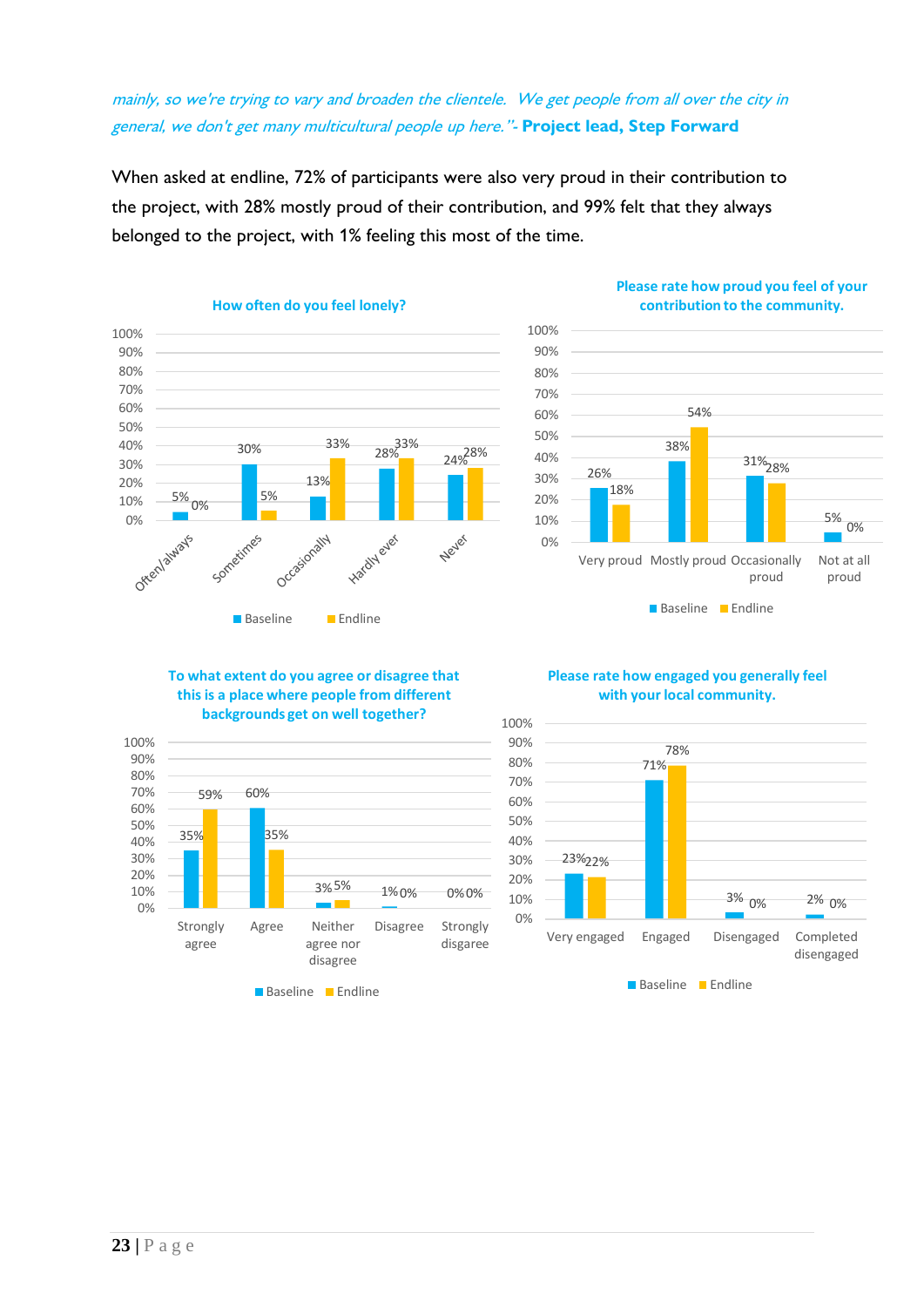As shown in the table below, there was also an increase within the majority of activity categories; arts and cultural heritage, leisure, and sport and physical activity for those reporting they were either very empowered or empowered to take part. However, there was a slight decrease in the percentage of respondents noting they felt very empowered or empowered to participate in volunteering activities between baseline and endline.

|                            |     | <b>Arts and</b><br>cultural<br>heritage |     | <b>Leisure</b>                                       |     | <b>Sport and</b><br>physical activity | <b>Volunteering</b> |     |  |
|----------------------------|-----|-----------------------------------------|-----|------------------------------------------------------|-----|---------------------------------------|---------------------|-----|--|
|                            |     |                                         |     | Baseline   End-line   Baseline   End-line   Baseline |     | End-line   Baseline   End-line        |                     |     |  |
| <b>Very empowered</b>      | 30% | 27%                                     | 33% | 34%                                                  | 28% | 25%                                   | <b>21%</b>          | 8%  |  |
| <b>Empowered</b>           | 30% | 38%                                     | 40% | 62%                                                  | 16% | 59%                                   | 16%                 | 18% |  |
| <b>Sometimes empowered</b> | 33% | 33%                                     | 26% | 4%                                                   | 35% | 15%                                   | 35%                 | 48% |  |
| Never empowered            | 6%  | 3%                                      | 0%  | 0%                                                   | 24% | 0%                                    | 24%                 | 27% |  |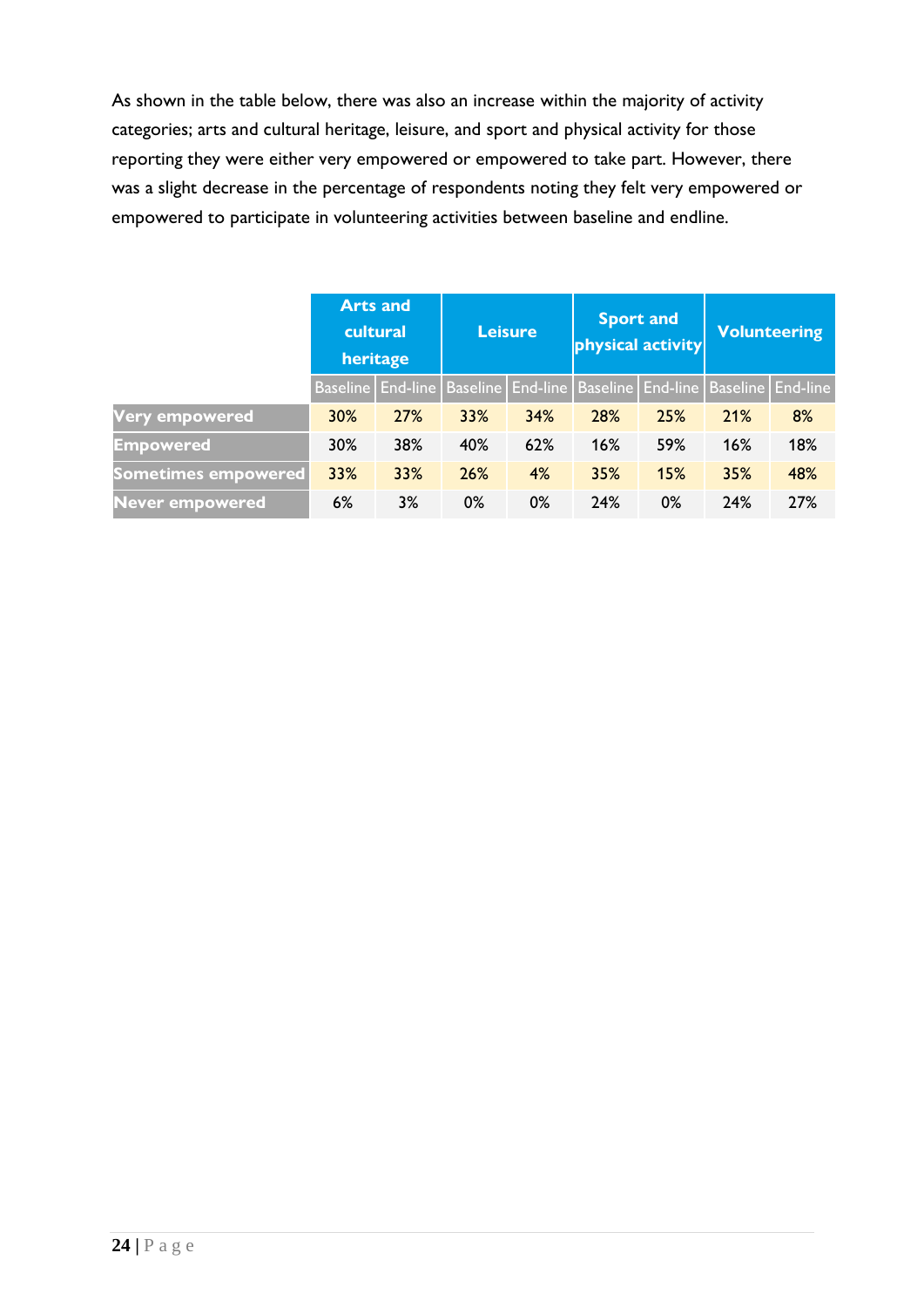# **4.5 Community Thriving (Monkstown/New Mossley)**

#### **4.5.1 Description**

The Community Thriving project supported existing and potential participants within the Monkstown/ New Mossley communities. The activities ran across three key programme areas. The first programme area was youth groups (HERizon, imMENse, EmpowHER, Mpact Youth Empowerment and the Lads Group), for young people aged 11 – 13 years olds, where they recieved one to one mentoring where required, as well as having external facilitators being brought in to



deliver specific topics. The second programme area was an education support programme (In Your Corner) for young people excluded from mainstream education. The third programme area was a health & wellbeing programme (This Girl Can), for women aged 30+ from the local community and focused primarily on the empowerment of women in the third year of the programme.

#### **4.5.2 Outcome areas**



#### **4.5.3 Outcomes Summary**

Average levels of **Wellbeing** varied vastly across the different programme areas amongst participants from baseline to endline across the ONS measures of Life Satisfaction, Life is Worthwhile and Current Happiness, with current anxiety. Overall, Life Satisfaction and Current Happiness levels increased, and although the levels were lower than the NOW-14 average, they were both either equal to or higher than the UK national average. The average overall scores for Life is Worthwhile decreased slightly by 0.1, however some areas of the programme such as the This Gril can group and In Your Corner, had significant increases in this area. Current Anxiety levels increased by 0.2 overall. Anxiety levels of the participants in the Mpact Youth Empowerment group increased the most (by 1.7), however anxiety levels of those in the This Girl Can group decreased significantly by 2.4.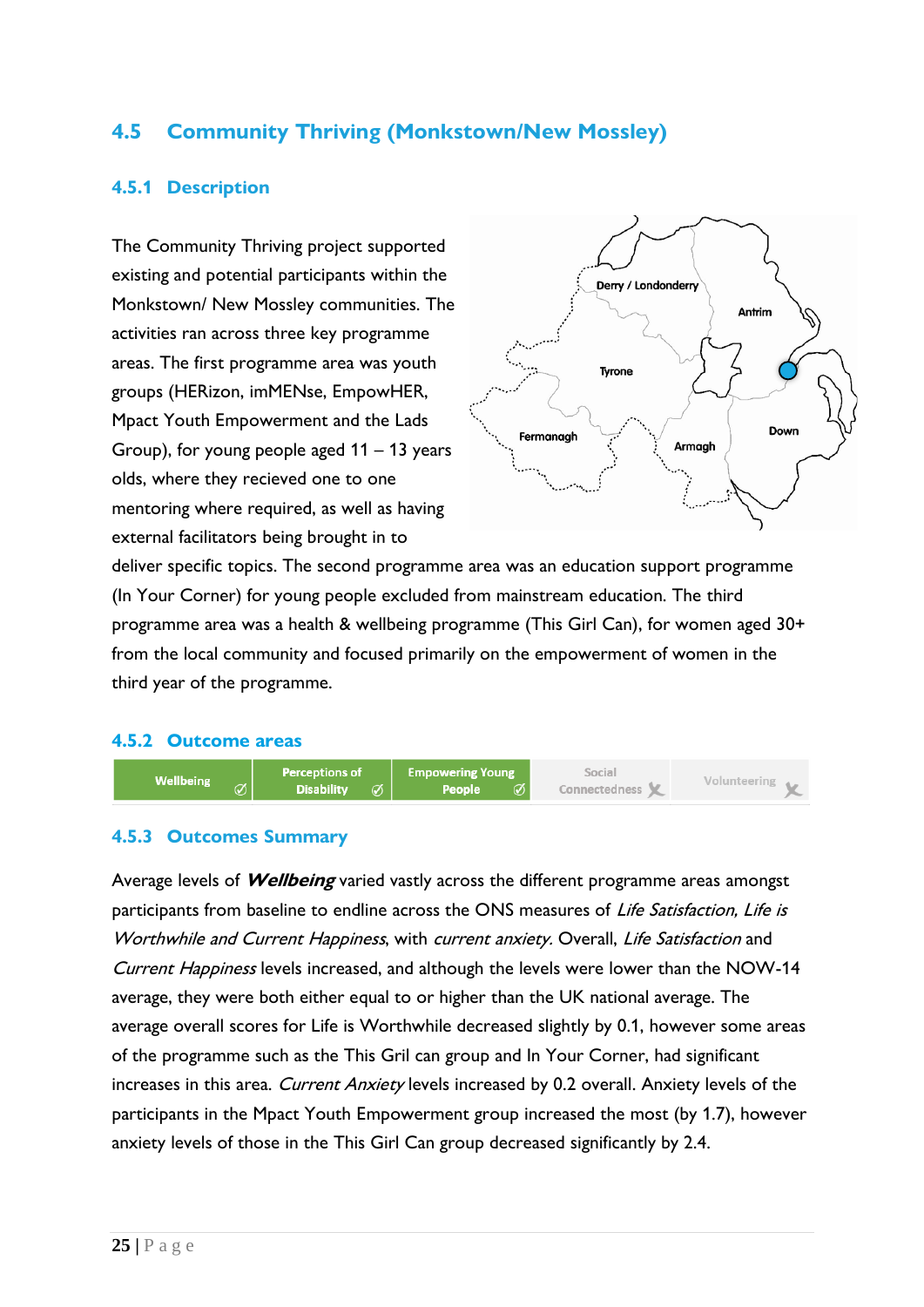|                                          | <b>Life Satisfaction</b><br>$0$ = not satisfied at all/10 =<br>completely satisfied |                |        | Life is Worthwhile<br>0= not at all worthwhile/10=<br>completely worthwhile |                |        |                 | <b>Current Happiness</b><br>$0 = not$ at all happy/10=<br>completely happy |              | <b>Current Anxiety</b><br>$0 = not$ anxious/10=<br>completely anxious |                         |        |
|------------------------------------------|-------------------------------------------------------------------------------------|----------------|--------|-----------------------------------------------------------------------------|----------------|--------|-----------------|----------------------------------------------------------------------------|--------------|-----------------------------------------------------------------------|-------------------------|--------|
|                                          | <b>Baseline</b>                                                                     | <b>Endline</b> |        | <b>Baseline</b>                                                             | <b>Endline</b> |        | <b>Baseline</b> | <b>Endline</b>                                                             |              | <b>Baseline</b>                                                       | <b>Endline</b>          |        |
| Average score<br>across all<br>groupings | $\overline{7}$                                                                      | 7.4            | $+0.4$ | 7.3                                                                         | 7.2            | $-0.1$ | 6.3             | 7.2                                                                        | $+0.9$       | 3.9                                                                   | 4.1                     | $+0.2$ |
| This Girl Can                            | 5.6                                                                                 | 6.8            | $+1.2$ | 6.3                                                                         | $\overline{7}$ | $+0.7$ | 4.4             | 6.6                                                                        | $+2.2$       | 6.3                                                                   | 3.9                     | $-2.4$ |
| <b>HERizon</b>                           | $\overline{7}$                                                                      | 7.3            | $+0.3$ | 7.6                                                                         | $\overline{7}$ | $-0.6$ | 6.6             | 7.9                                                                        | $+1.3$       | 2.9                                                                   | 2.9                     | 0      |
| imMENse                                  | 8.7                                                                                 | 8              | $-0.7$ | 8.3                                                                         | 7.3            | $-1.0$ | 8               | 6.6                                                                        | $-1.4$       | 2.7                                                                   | 3                       | $+0.3$ |
| <b>EmpowHER</b>                          | $\overline{7}$                                                                      | 6.7            | $-0.3$ | $\overline{7}$                                                              | 5.8            | $-1.2$ | 6               | 6                                                                          | $\mathbf{0}$ | 3.8                                                                   | 4.2                     | $+0.4$ |
| Mpact Youth<br>Empowerment               | 7.5                                                                                 | 7.4            | $-0.1$ | 7.9                                                                         | 7.8            | $-0.1$ | 6.5             | 7.7                                                                        | $+1.2$       | 4.2                                                                   | 5.9                     | $+1.7$ |
| Lads Group                               | 6.8                                                                                 | 7.5            | $+0.7$ | 6.8                                                                         | 7.5            | $+0.7$ | 6.8             | 8.1                                                                        | $+1.3$       | 2.8                                                                   | 3.9                     | $+1.1$ |
| In Your Corner                           | 6.8                                                                                 | 8.2            | $+1.4$ | 6.6                                                                         | 7.7            | $+1.1$ | 6.2             | 8                                                                          | $+1.8$       | 4                                                                     | 3.9                     | $-0.1$ |
| <b>NOW-14 Y3</b><br>Average              | 6.6                                                                                 | 8.1            | 1.5    | 6.6                                                                         | 8.3            | 1.7    | 6.3             | 8.1                                                                        | 1.8          | 3.9                                                                   | $\overline{\mathbf{3}}$ | $-0.9$ |
| <b>National</b><br>Average 2021          | 7.4                                                                                 |                |        | 7.7                                                                         |                |        | 7.3             |                                                                            |              | 3.3                                                                   |                         |        |

Wellbeing was a key area of concern of the project lead in year three of the programme due to the lasting impact of COVID-19 and national lockdowns. The project lead was particularly concerned about the individuals on the youth programmes:

"We were face to face with young people up until Halloween, there was a real focus on their mental health because they had been in lockdown for most of the beginning of the year. And that went well. And then after Halloween, went back online, to Zoom and unlike like the first lockdown, the winter lockdown really hit the kids harder and we found their engagement dropped off significantly. The young people that were turning up, they're just sitting in their jammies, they were just sort of withdrawn and you could really tell that they just had no motivation there."- **Project lead, Community Thriving**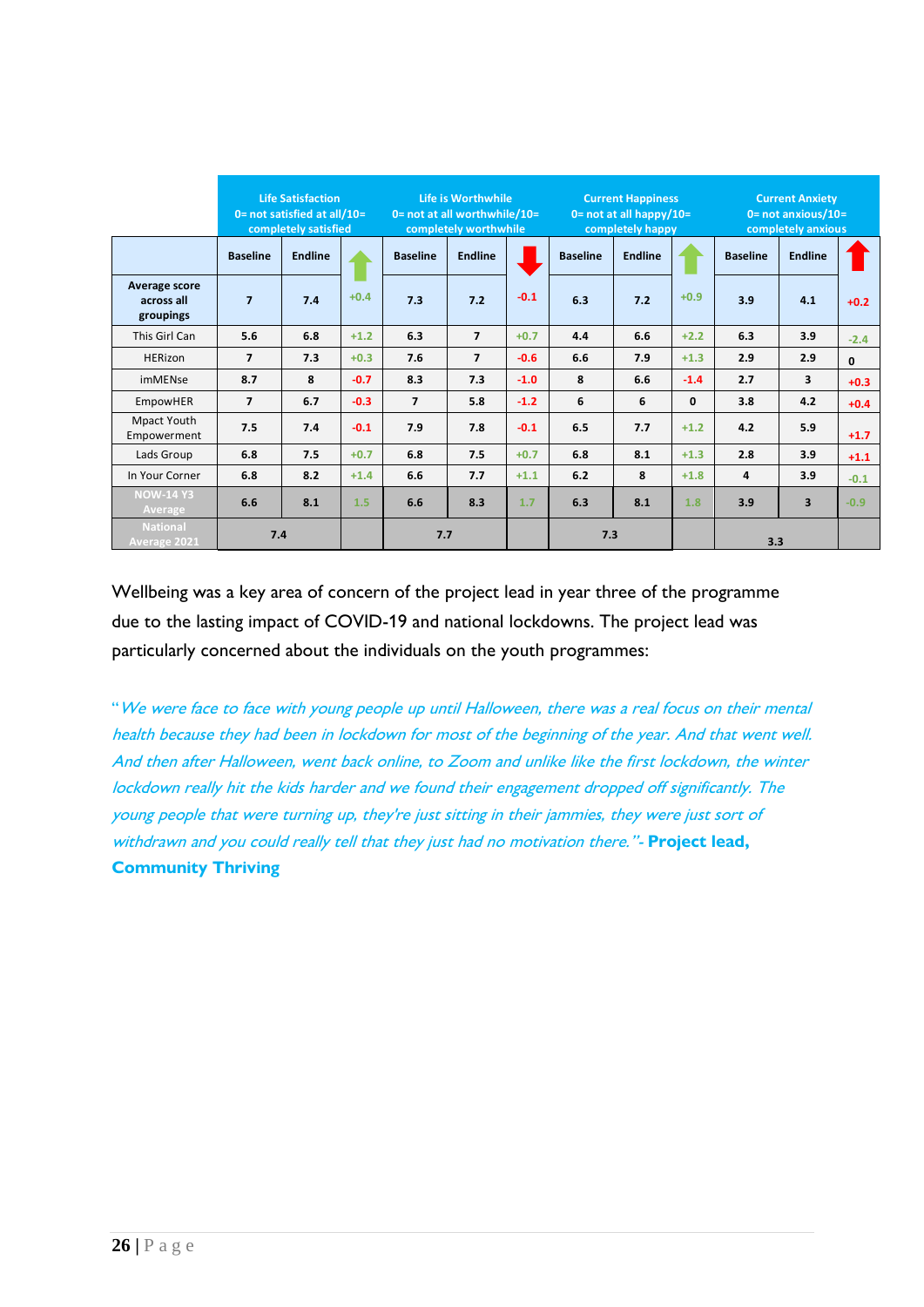When asked at endline, 55% of participants reported that they felt a lot better about their life and future, as a result of being involved in the project, with 37% generally feeling better (6% stated they felt a bit better and 2% - 1 participant - did not feel better at all). Two participants from the In Your Corner group reported that they felt that their physical fitness had also improved as a result of the project as they had the opportunity to access the boxing and gym facilities:





# "I go to the gym more and so we're increasing our physical fitness rather than just sitting about all the time"- **Participant, In Your Corner**

Interviews with the project lead and focus groups with participants also identified a range of benefits to emotional wellbeing as a result of the Community Thriving project, for example, individuals from the women's group who took part in the STEPs project (project focusing on wellbeing, aspirations and empowerment of women) reported that they had increased their self-esteem, and had a happier family environment at home as a result of the project:

# "I have found over the three months that I've been doing this, the communication in our house is a lot better."- **Participant, Women's group**

Participants on the youth programme also reported that the project helped them learn about coping mechanisms when they experience high levels of anxiety or have a period of bad mental health:

"Yeah, I also have a mentor. I suffered from depression anxiety during the pandemic, and she Zoom called me and I just felt so much better. Knowing that someone was there to listen to me and was able to give me support and give me advice on how to deal with a situation I had gone through. And that's really helped me through all of it"- **Participant, Youth programme**

In relation to **Empowering Young People** there was an increase between baseline and endline (from 64% to 75%) between participants strongly agreeing/agreeing that they could make a difference in their community. Furthermore, there were also increases in participants feeling that their voices would be heard by members of the community (from 45% to 59%), and that they could challenge the ideas and perspectives of other members of the community (from 52% to 58%).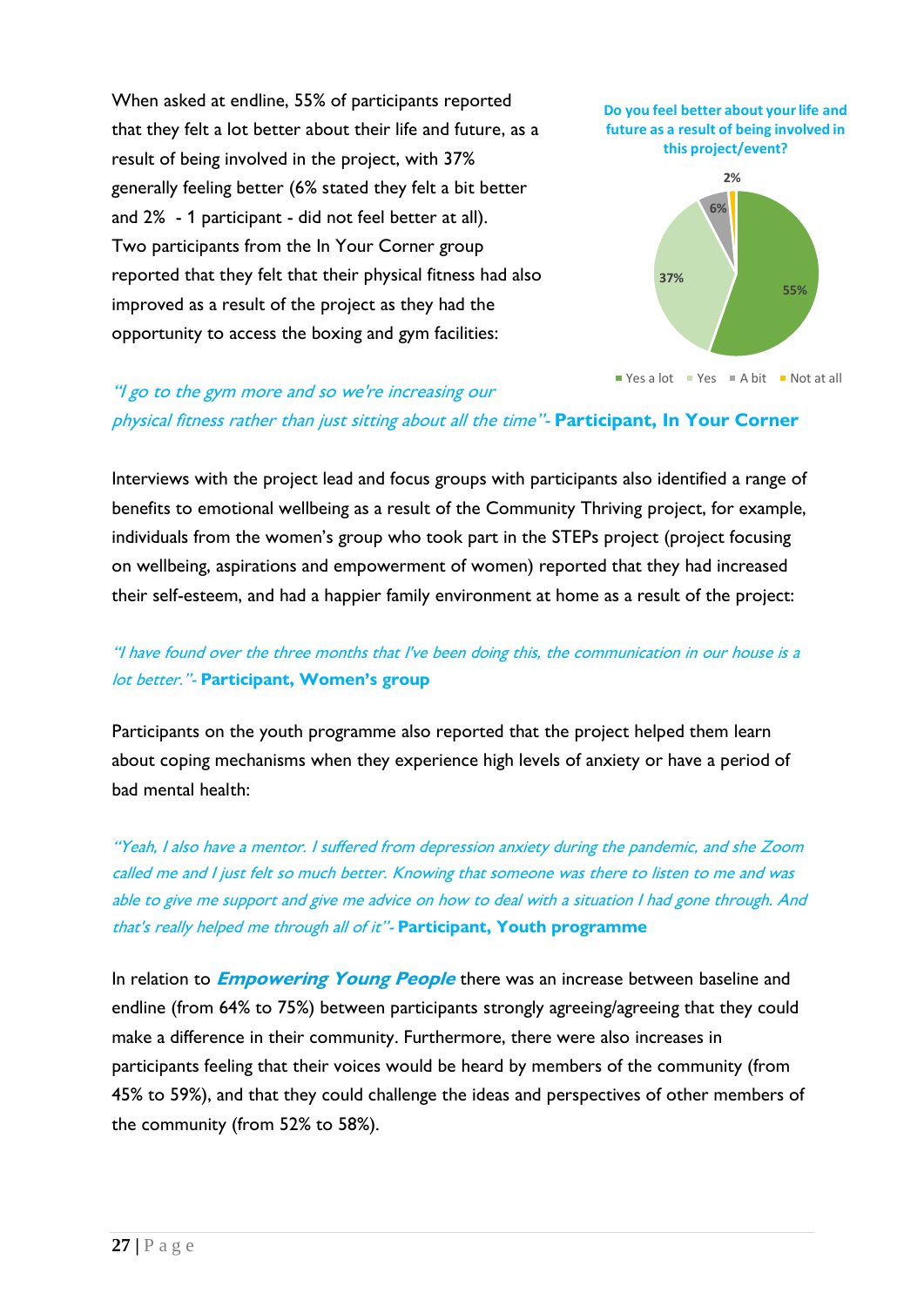When asked at endline 65% of participants felt that the project had given them a voice in their community, with 29% not sure and 6% stating 'no'. Moreover, 80% of respondents felt that they had been given enough support by the project to have a voice in their community (2% reported 'no' and 18% were not sure). When asked the extent to which they felt that they are more likely to help their community in the future as a result of the project, 94% either strongly agreed or agreed, with 5% disagreeing and 2% strongly disagreeing.



**Do you feel that your views are heard by members of your community?**



#### **Do you feel that you are able to challenge the ideas and perspectives of other members of your community?**



**Please rate how much you agree/disagree with the following statement: Because I was a part of the project/activity, I am more likely to help my community in the future**



Similarly to the second year of the project, although **social connectedness** was not a focus of the project, evidence of this outcome did emerge from project lead interviews and participant focus groups. Participants from the This Girl Can group reported that they felt fully supported by other women in their local community because of the project, and felt that they had a positive impact on each other's lives:

**"**They're very supportive, non-judgmental, they're there for you no matter what. It just seems anytime any one of us throughout the group has had any issues, they're there, they have your back."- **Participant, Women's programme**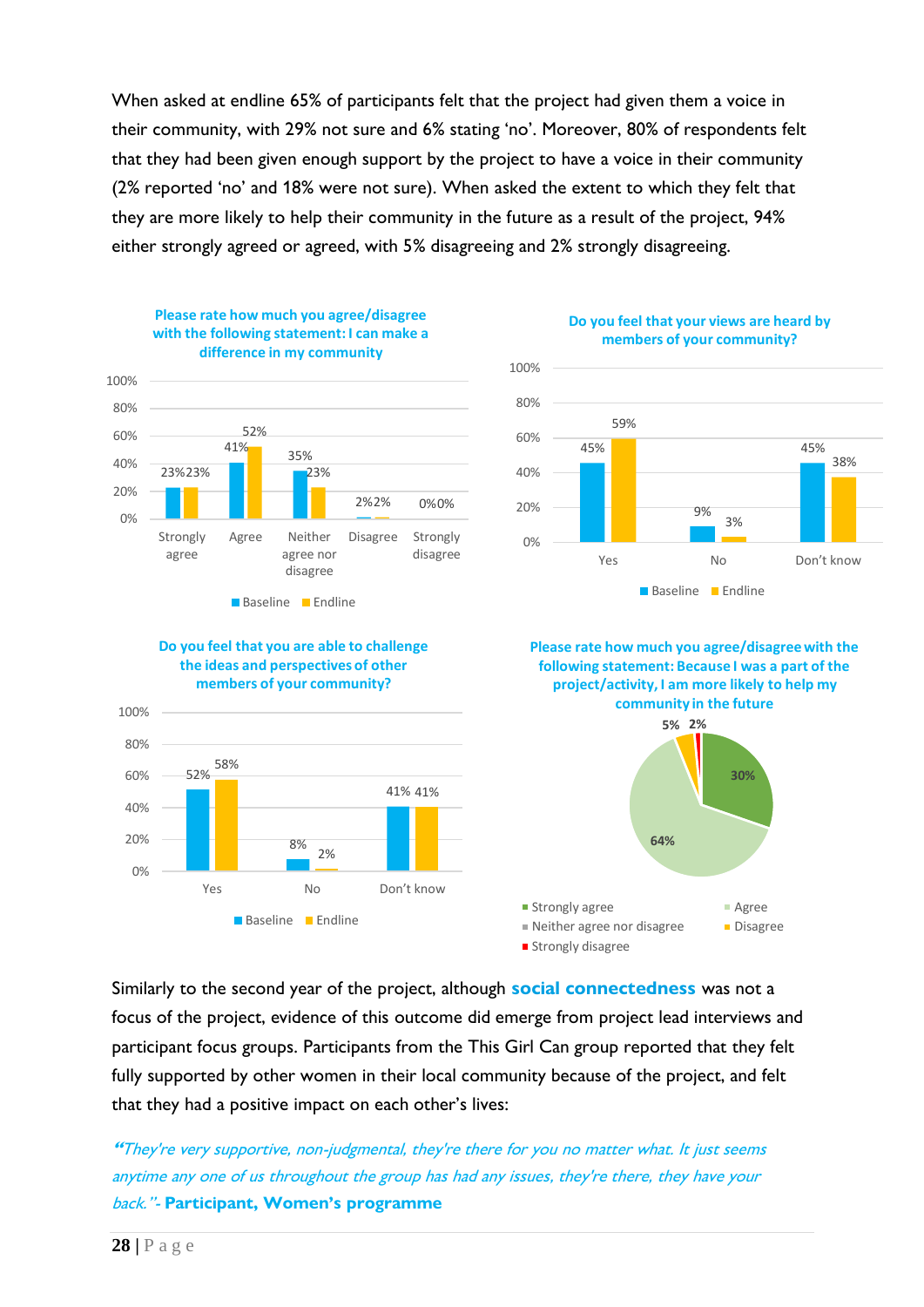# **5 Conclusions**

In this third and final year of the 14-NOW programme, Springboard has worked with over 953 community members, in communities with high levels of deprivation in Northern Ireland. This final section explores the overall results across all four 14-NOW projects across Limavady, Creggan and Monkstown/New Mosley.

# **Wellbeing**

Average wellbeing increased across all 14-NOW projects in 2021 in each of the four ONS wellbeing areas; Life Satisfaction, Life is Worthwhile, Current Happiness and Current Anxiety. In relation to the first three areas, the baseline average for 14-NOW started lower than the national average across all projects apart from Community Builder and increased to above the national average in most cases (and this was not the case for the Community Thriving project where the same or slightly lower than the national average), with an average increase of 1.66 points across the programme. In relation to the final thematic area of anxiety, there was an average decrease in anxiety of 0.9, starting with levels of anxiety higher than the national average in both Play to Grey and Community Builder, and finishing with levels lower than the national average in three out of the four projects (Community Thriving were 0.8 above national average). The only anomaly was in relation to the Play to Grey project, where anxiety levels slightly increased. Further exploration of this figure could be helpful going forward but in a year in which Covid-19 had a significant impact on the wellbeing of the UK population, this aspect may have been a contributory factor.

|                                                            | <b>Life Satisfaction</b><br>0= not satisfied at all/10=<br>completely satisfied |                |                              |                 | Life is Worthwhile<br>0= not at all worthwhile/10=<br>completely worthwhile |                              |                 | <b>Current Happiness</b><br>$0 = not at all happy/10 =$<br>completely happy |                              | <b>Current Anxiety</b><br>$0 = not$ anxious/ $10 =$<br>completely anxious |                         |                              |
|------------------------------------------------------------|---------------------------------------------------------------------------------|----------------|------------------------------|-----------------|-----------------------------------------------------------------------------|------------------------------|-----------------|-----------------------------------------------------------------------------|------------------------------|---------------------------------------------------------------------------|-------------------------|------------------------------|
|                                                            | <b>Baseline</b>                                                                 | <b>Endline</b> | Increase/<br><b>Decrease</b> | <b>Baseline</b> | <b>Endline</b>                                                              | Increase/<br><b>Decrease</b> | <b>Baseline</b> | <b>Endline</b>                                                              | Increase/<br><b>Decrease</b> | <b>Baseline</b>                                                           | <b>Endline</b>          | Increase/<br><b>Decrease</b> |
| <b>Play to Grey</b><br>(Limavady)                          | 6.1                                                                             | 8.4            | $+2.3$                       | 6.1             | 8.8                                                                         | $+2.7$                       | 6.0             | 8.5                                                                         | $+2.5$                       | 4.4                                                                       | 3.2                     | $-1.2$                       |
| Community<br><b>Builder (Creggan)</b>                      | 8.2                                                                             | 8              | u,<br>$-0.2$                 | 8.0             | 7.9                                                                         | $-0.1$                       | 7.9             | 7.8                                                                         | L<br>$-0.1$                  | 1.7                                                                       | 1.9                     | $+0.2$                       |
| <b>Step Forward</b><br>(Creggan)                           | 7.4                                                                             | 7.9            | $+0.5$                       | 7.5             | 7.8                                                                         | $+0.3$                       | 7.1             | 7.7                                                                         | $+0.6$                       | 2.9                                                                       | 1.9                     | $-1.0$                       |
| Community<br><b>Thriving</b><br>(Monkstown/New<br>Mossley) | 7.0                                                                             | 7.4            | $+0.4$                       | 7.3             | 7.2                                                                         | L<br>$-0.1$                  | 6.3             | 7.2                                                                         | $+0.9$                       | 3.9                                                                       | 4.1                     | $+0.2$                       |
| <b>NOW-14 Y3</b><br>Average                                | 6.6                                                                             | 8.1            | $+1.5$                       | 6.6             | 8.3                                                                         | $+1.7$                       | 6.3             | 8.1                                                                         | $+1.8$                       | 3.9                                                                       | $\overline{\mathbf{3}}$ | $-0.9$                       |
| <b>National Average</b><br>2021                            | 7.4                                                                             |                |                              | 7.7             |                                                                             |                              | 7.3             |                                                                             |                              | 3.3                                                                       |                         |                              |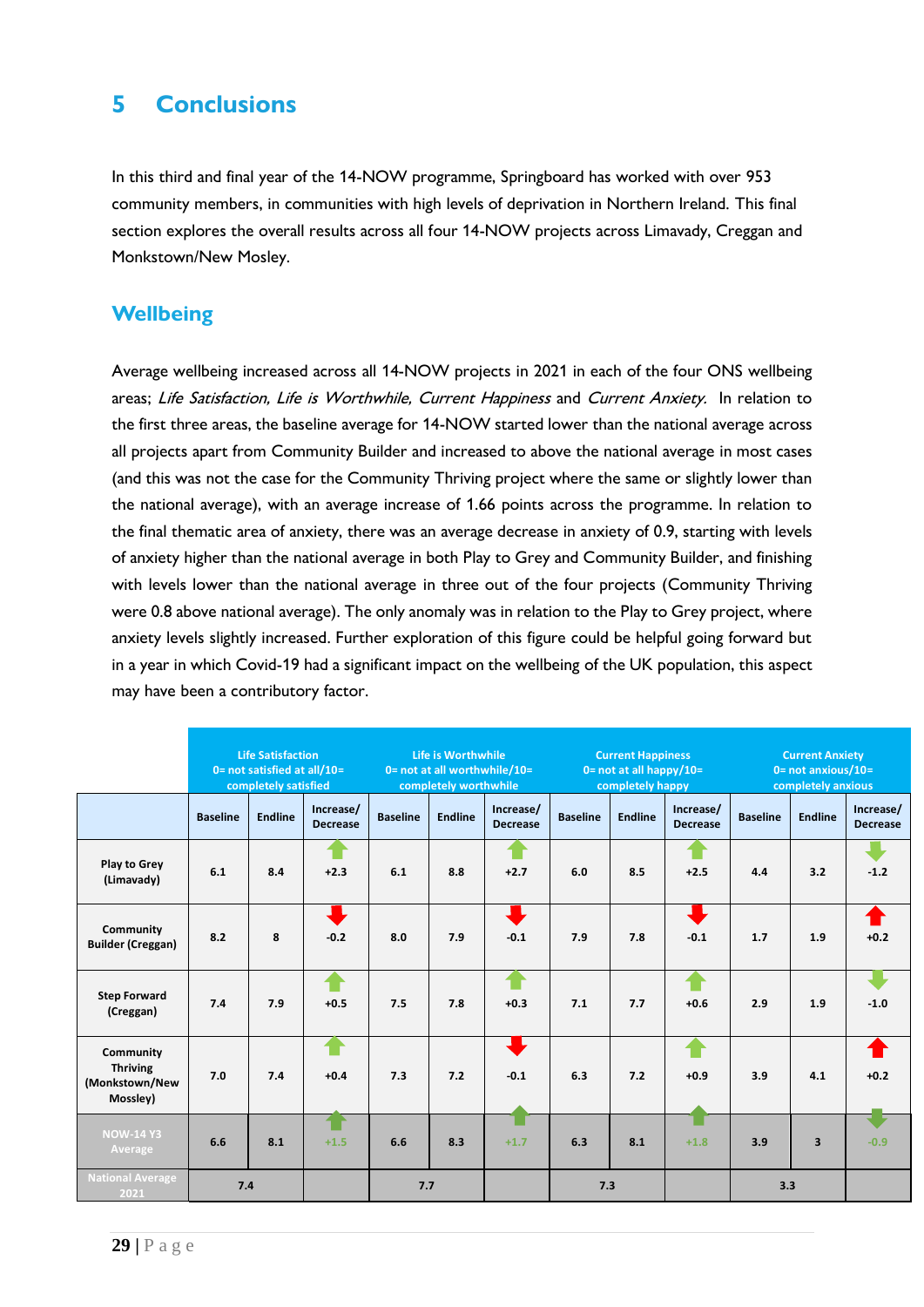Overall, looking across all four projects, over 94% of participants advised that they felt better, or a lot better about their life and future as a result of being engaged in their project, and participants across three projects that collected endline data in relation to confidence and self-esteem identified that they had increased in both areas as a result of their project (98% of participants reported an increase in self-esteem and 98% of participants reported an increase in confidence). This was also indicated in the results from interviews with project leads and focus groups with participants across four of the projects, including an increase in emotional

#### **Do you feel better about your life and future as a result of being involved in this project/event?**



wellbeing (e.g. feeling happier and motivated), mental health (e.g. improving coping mechanisms, feeling less lonely) and increases in self-esteem and confidence (including having positive goals and aspirations for the future).

# **Social Connectedness**

Overall projects collecting quantitative data in relation to social connectedness recorded increases between baseline and endline, as shown to the right with the survey question relating to how often participants felt lonely. There were additional increases across all projects relating to other social connectedness questions, for example the agreement as to whether people from different backgrounds got on well in the



community, how proud participants felt of their contribution to the community, and how engaged they generally felt with the local community. Across all four projects, quantitative and qualitive data found that social connectedness was a key focus in the third year due to delivery being focused on re-engagement into activities after lockdowns and isolation periods as a consequence of the pandemic. Although social connectedness was not a key target area for the community Thriving project across all three years, focus groups with participants found that they valued the friendships and interactions with other members of their community in similar situations as themselves as the main benefit of taking part.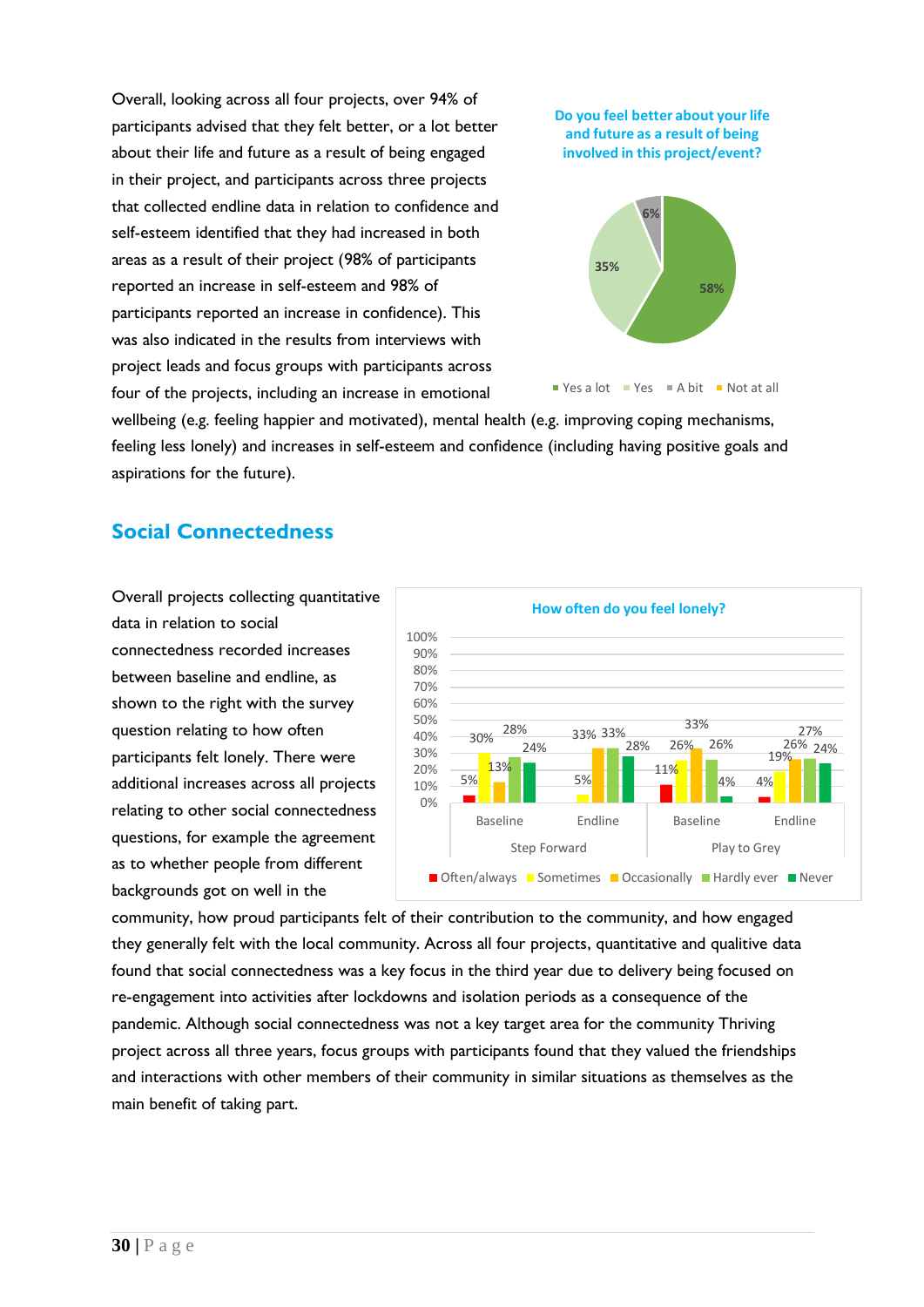# **Empowering Young People**

29% 67% 3% 1% **Please rate how much you agree/disagree with the following statement: Because I was a part of the project/activity, I am more likely to help my community in the future Strongly agree Agree** ■ Neither agree nor disagree ■ Disagree **Strongly disagree** 

All projects collecting quantitative data in relation to empowering young people, saw increases across participants that felt their views were heard by members of the community. This was also true in respect of feeling able to challenge the ideas and perspectives of other members of their community, particularly for the Play to Grey project where there was a 56% increase between baseline and endline surveys. Young people involved in both Play to Grey and Community thriving also reported an increase in the extent to which participants felt they could make a difference in the community. The

combined endline data for Play to Grey, Community Thriving and Community Builder shown to the left, also indicated that participants would be more likely to help their community in future.

Interviews with the project leads at Play to Grey found that young people from the residents with a disability group had become more empowered through the project to participate in lobbying activities, including talking to their local council about improvements to accessibility across the community.

# **Engaging Volunteers**

Both the Play to Grey project and Step Forward had an element of volunteering within their delivery. The diagram to the right shows that there was a decrease in Step Forward's participants confidence to volunteer, whereas there was a significant increase for the Play to Grey group. An interview with the project lead for Step Forward found that this decrease may have been a result of volunteering activities in the county park being halted



from adverse weather conditions, works going on in the park and individuals commitment to volunteering decreasing.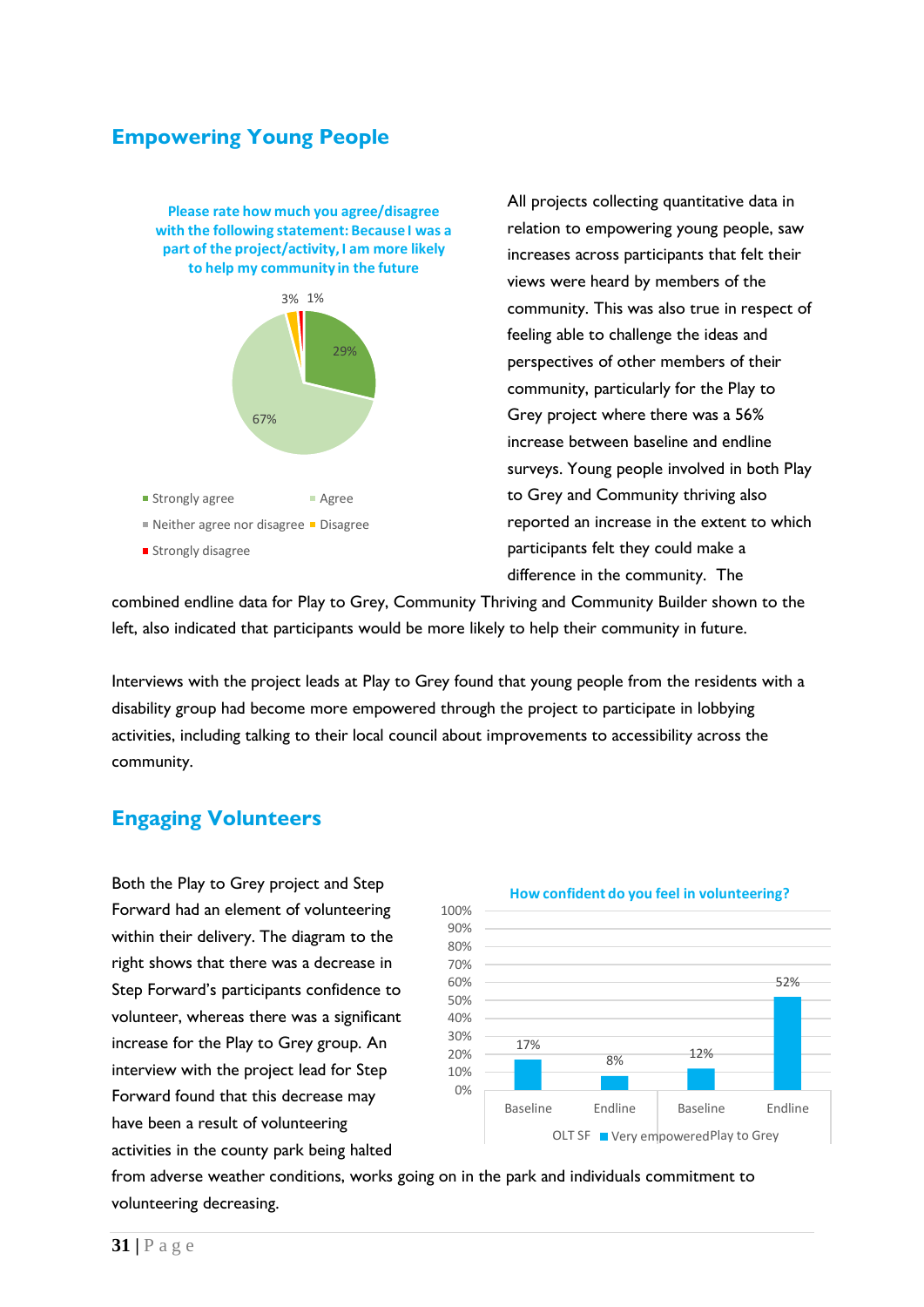## **Disability**

While most projects did not include a specific disability element to their programme, similar to the year two findings, the majority of projects detailed how they took a more inclusive approach and were seeking to collaborate with other organisations in their community to increase their reach to those who may not be currently included within the programme. This is the case particularly for Step Forward who reported that they were collaborating with a local disability group who used their facilities to play football. As part of the Play to Grey project, the residents with a disability group took part in some activities with local organisations to increase the awareness of people with disabilities and their experiences.